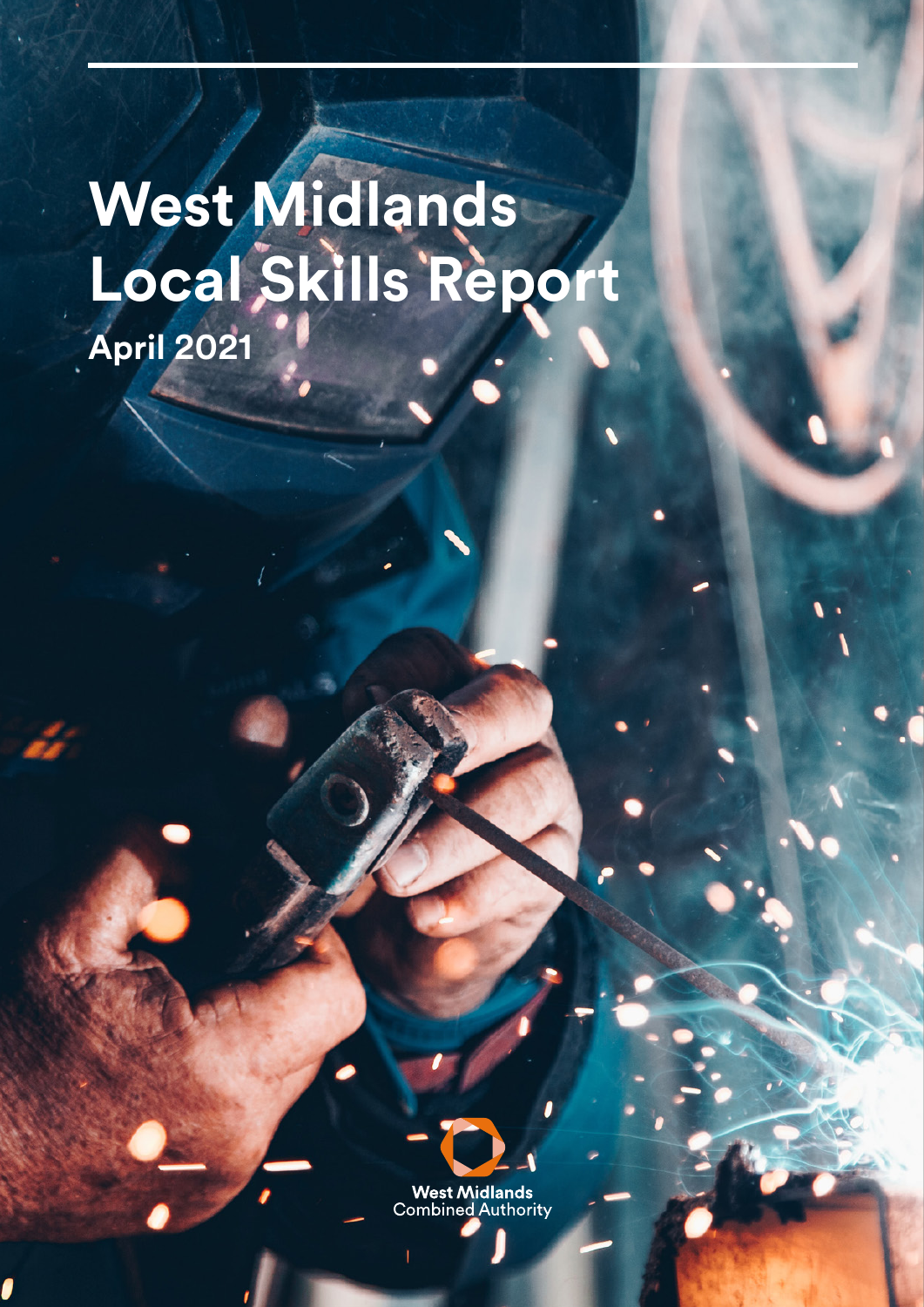## **Linked Resources**

**The following documents are referenced in this skills report:**

- [Regional Skills Plan](https://www.wmca.org.uk/media/2252/regional-skills-plan.pdf)
- [Strategic Economic Plan](https://www.wmca.org.uk/what-we-do/strategy/)
- [West Midlands Local Skills Report Annex A Core Indicators and Additional Data](https://www.wmca.org.uk/media/4824/wm-local-skills-report_annex-a.pdf)
- [West Midlands Local Skills Report Evidence Base](https://www.wmca.org.uk/media/4815/wm-local-skills-report_evidence-base.pdf)
- [West Midlands Local Skills Report Evidence R](https://www.wmca.org.uk/media/4816/wm-local-skills-report_evidence-report-appendices.pdf)eport Supporting Appendices
- [Recharge the West Midlands](https://assets.publishing.service.gov.uk/media/600e975b8fa8f5654fcfed3f/West_Midlands_Economic_Recovery.pdf)
- [The West Midlands Skills Deal](https://www.wmca.org.uk/media/2344/west-midlands-skills-agreement.pdf)
- [WM Local Industrial Strategy](https://www.wmca.org.uk/what-we-do/industrial-strategy/)
- [Productivity and Skills Commission](https://www.wmca.org.uk/what-we-do/productivity-skills-commission/)
- [WMCA Adult Education Budget](https://www.wmca.org.uk/what-we-do/productivity-skills/adult-education-budget/)
- [Skills for Jobs: Lifelong Learning for Opportunity and Growth](https://assets.publishing.service.gov.uk/government/uploads/system/uploads/attachment_data/file/957856/Skills_for_jobs_lifelong_learning_for_opportunity_and_growth__web_version_.pdf)
- [Working Futures 2017 2027](https://assets.publishing.service.gov.uk/government/uploads/system/uploads/attachment_data/file/863506/Working_Futures_Main_Report.pdf)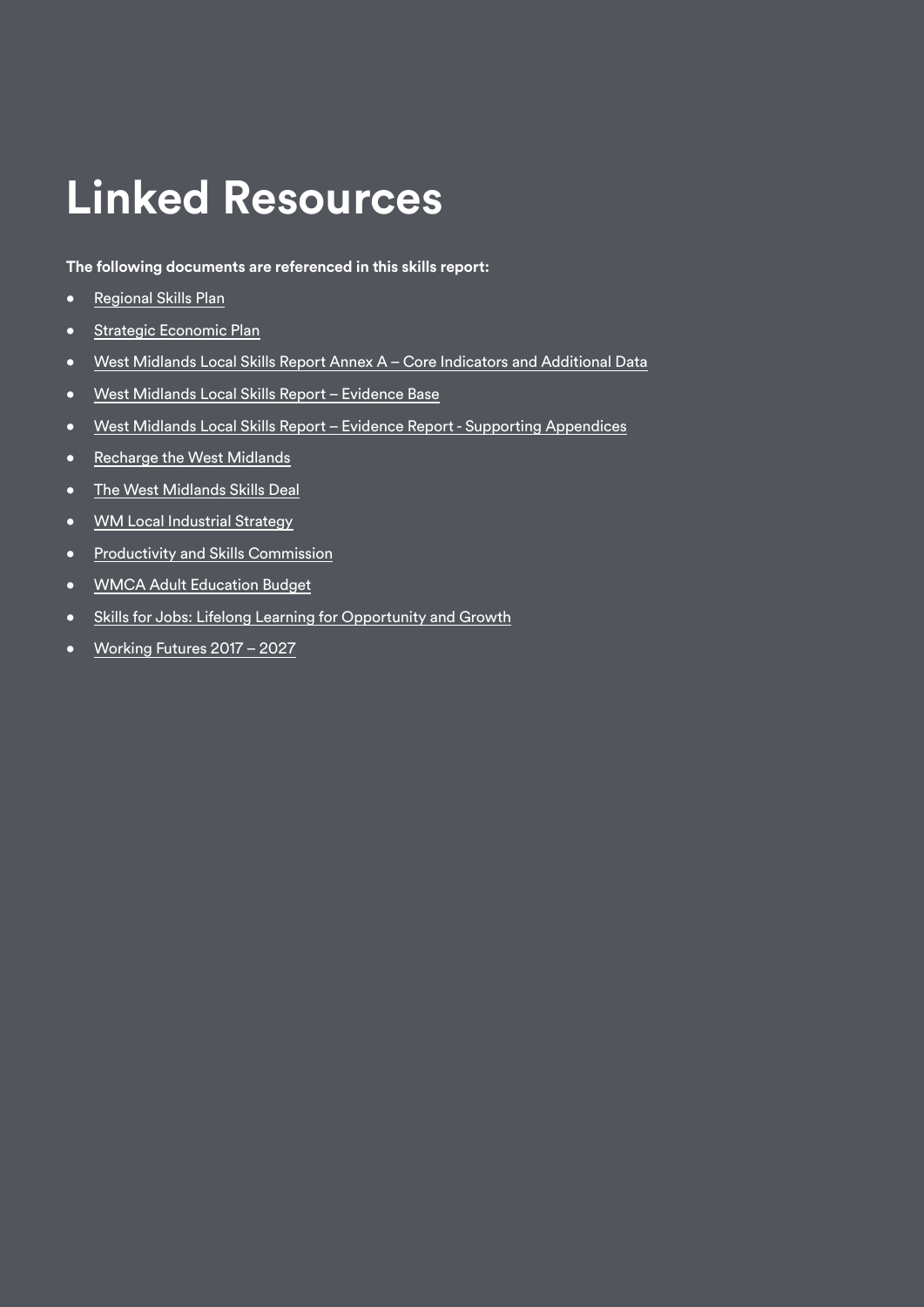## **Chapter 1: Foreword**

#### **Chair of the SAP**

A high performing labour market has a crucial role to play in enabling local people, businesses and the wider West Midlands economy to flourish and thrive. The West Midlands Regional Skills Plan, published in 2018, details how the West Midlands Combined Authority (WMCA), working with key partners, will prioritise the underpinning skills actions to deliver on that ambition.

Our focus is on securing stronger and more inclusive regional growth. Put simply, we want to deliver a better match between the skills of the people in our region and the current and future needs of our businesses, to accelerate productivity and deliver economic growth.

Our region has many significant challenges to overcome, with well-rehearsed issues of high unemployment, low pay, skills shortages, and limited social mobility. However, our opportunities are many too. The region has a young and diverse population, a strong Higher Education base and many Good and Outstanding schools, colleges and training providers. Prior to the onset of the pandemic, the region's economy was experiencing unprecedented growth with rising productivity, jobs and employment – at levels that exceeded the rest of the UK.

It goes without saying, that Covid-19 has presented a huge challenge to the education and skills system. The closure of schools, colleges, and universities during the lockdown has greatly impacted on young people's educational prospects and reinforced inequalities. Unemployment has risen steeply, impacting young people disproportionately and leaving them at risk of long-term scarring effects on their mental health and future prospects. Measures brought in to drive down infections have hit international trade, damaging growth prospects for many key regional sectors including automotive.

So like never before, we need an agile and responsive skills system that can deliver the skill employers need now – and in the future – to secure long term economic success. And, importantly give residents the skills they need to secure good work and remain competitive in a new labour market.

This Local Skills Report has been developed in line with the DfE SAP guidance, to provide a key source of information of the local skills needs of the West Midlands, enable national comparison and help feed local skills intelligence to central government, as well as being a source for local stakeholders.

The report will support the WMCA and its partners to capitalize on opportunities and improve skills and productivity in the region to deliver more inclusive economic success. The evidence base underpinning this report has been developed with strong employer input and with key partners including Local Authorities, Local Enterprise Partnerships, Colleges, Universities, training providers and the Black Country, Greater Birmingham & Solihull and Coventry and Warwickshire Chambers of Commerce.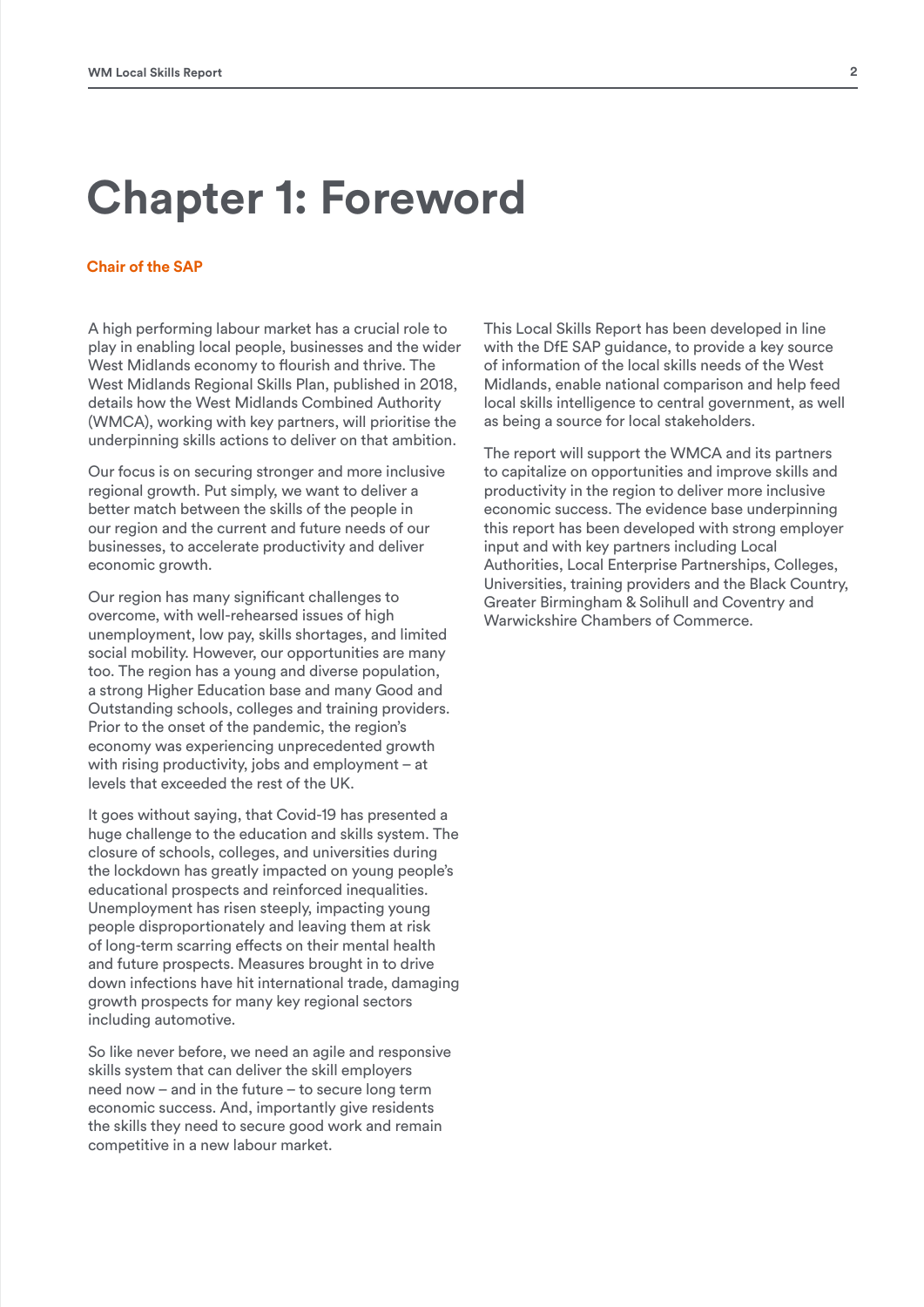## **Chapter 2: Skills Advisory Panels – Introduction**

## **Skills Advisory Panels**

Skills Advisory Panels (SAPs) bring together employers, skills providers and key local stakeholders to better understand and resolve skills mismatches at a local level. There are 36 SAPs across England as part of Mayoral Combined Authorities and Local Enterprise Partnerships.

The Department for Education (DfE) supports SAPs with grant funding primarily to produce high quality analysis of local labour markets and Local Skills Reports. The Reports set out the local strengths and skills needs and how the SAP proposes its area addresses its key priorities. The Reports aim to influence local partners and feed intelligence to central government, including the national-level Skills and Productivity Board (SPB).

In January 2021, DfE published its White Paper ["Skills for Jobs: Lifelong Learning for Opportunity](https://assets.publishing.service.gov.uk/government/uploads/system/uploads/attachment_data/file/957856/Skills_for_jobs_lifelong_learning_for_opportunity_and_growth__web_version_.pdf)  [and Growth"](https://assets.publishing.service.gov.uk/government/uploads/system/uploads/attachment_data/file/957856/Skills_for_jobs_lifelong_learning_for_opportunity_and_growth__web_version_.pdf), which set out a number of reforms aimed at putting employers more firmly at the heart of the skills system. The White Paper outlined plans to test in 2021-22, in a small number of areas, "Local Skills Improvement Plans" created by business representative organisations.

The White Paper committed to build on the work of SAPs to date. SAPs and their Local Skills Reports will continue as the DfE trailblazes "Local Skill Improvement Plans" and until any potential changes are made to a SAP's remit and responsibilities.

## **The West Midlands Skills Advisory Panel**

The WMCA Skills Advisory Board fulfils the role of the West Midlands SAP. This Board pre-dates the SAP, having been established as part of our formal governance arrangements within the WMCA. As the national SAP infrastructure took shape, the WMCA Skills Advisory Board was formally recognised as our SAP through a Memorandum of Understanding in late 2018.

The WMCA Skills Advisory Board plays a key role in the oversight and management of the development and delivery of the Productivity and Skills Directorate plan and projects, ensuring that they are contributing to the delivery of the wider WMCA Strategic Objectives. The Board provides the necessary advisory and system leadership role to deliver an effective employment and skills ecosystem for the region. Specific functions include:

- providing a strategic steer and direction to ensure the development and delivery of the [Regional](https://www.wmca.org.uk/media/2252/regional-skills-plan.pdf)  [Skills Plan \(RSP\),](https://www.wmca.org.uk/media/2252/regional-skills-plan.pdf) offering oversight, guidance and constructive challenge
- providing oversight and ongoing monitoring of the Directorate's project pipeline
- identifying and monitoring risks that could affect the delivery of the RSP and wider skills programmes
- advising on major policy change within the Portfolio
- developing a clear understanding of current and future local skills and labour market needs, against current skills and employment support provision, ensuring work programmes are underpinned by a clear evidence base
- and providing a forum for strategic conversations between business, local authorities, stakeholders and the WMCA.

Membership of the Skills Advisory Board aims to be representative, inclusive and focused at a senior executive level. Representatives from the region's Local Authorities and Local Enterprise Partnerships are brought together alongside Chairs of our Sector Taskforces as well as a range of key stakeholders, such as FE and HE representatives and trade union officials. Government officials from the DWP, DfE and ESFA are also invited to attend Board meetings, in an observer capacity. The Skills Advisory Board is chaired by the Portfolio holder for Productivity and Skills, and meetings occur twice per year.

In terms of governance and accountability, the Skills Board reports to the WMCA Board and meetings are serviced by the WMCA's Governance Services team. The WMCA requires all members of the Skills Board to demonstrate high levels of transparency in their capacity as members of the Board, including declaring any personal interests they may have in items being considered and any conflicts of interest between their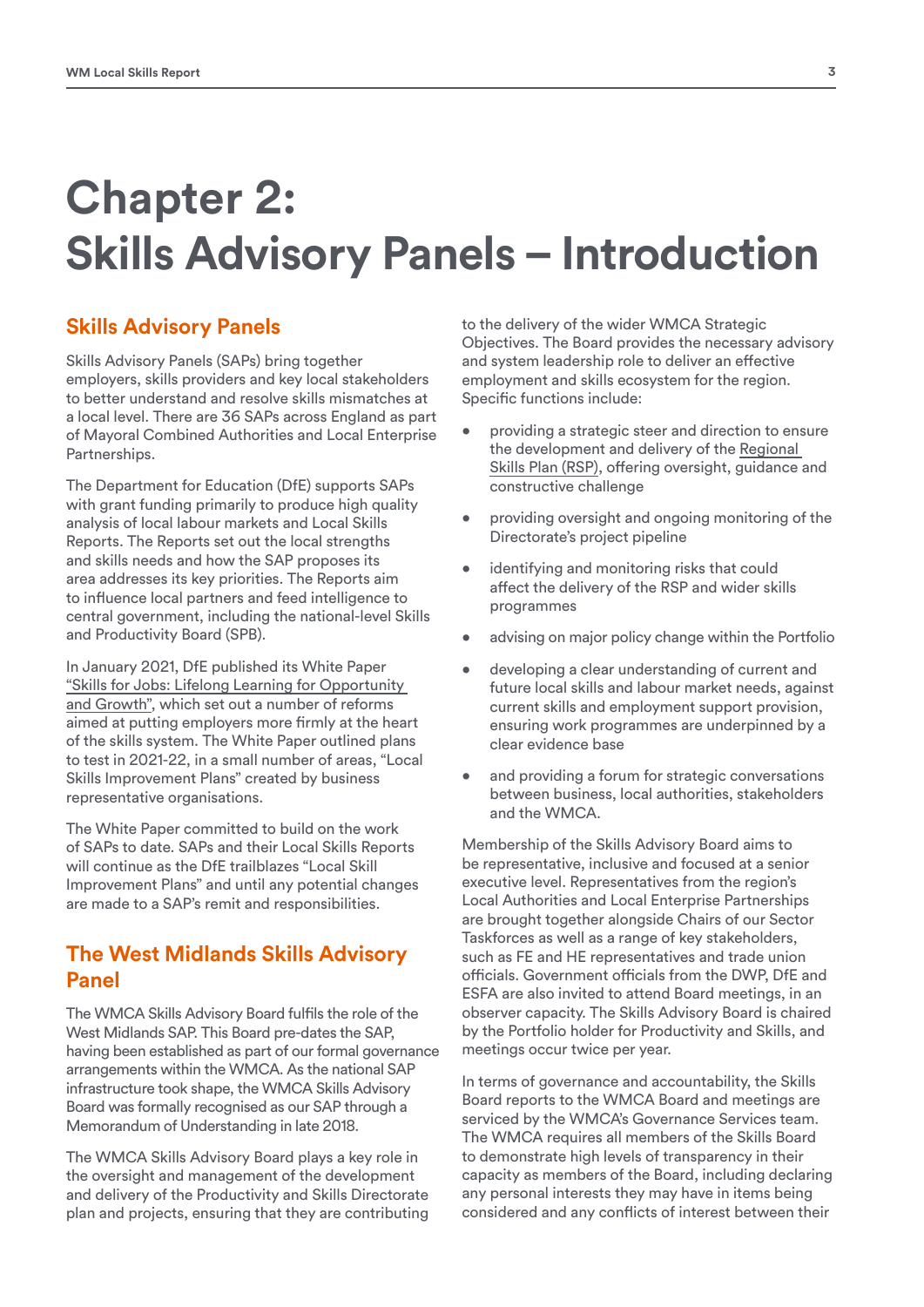<span id="page-4-0"></span>Board membership and the roles they undertake on behalf of the organisation they represent on the Board.

## **Taking a local leadership role**

Given that our SAP is embodied by our Skills Advisory Board, which not only pre-dates the establishment of SAPs but also benefits from the formal governance arrangements that sit behind it as part of the WMCA, the move to 'take up' a leadership role is differently framed in this region. Leadership here has, effectively, been earned in advance and has been formally enhanced through the Government's devolution of the Adult Education Budget (AEB) (proportionate to the region).

The leadership approach is one of continual collaboration. On top of our core relationships with local authorities, Chambers of Commerce and the three LEPs that make up the West Midlands region, taking a collaborative approach to local skills leadership has involved working with a range of representative bodies such as Colleges West Midlands (detailed further below), West Midlands Combined Universities, which is a partnership of the three city universities in the region<sup>1</sup>, and the West Midlands Provider Network, bringing together Independent Training Providers (ITPs) operating across the region. There is, evidently, a significant ripple effect.

Spurred by the development of the WMCA, the Further Education (FE) sector in the region formed [Colleges West Midlands](https://www.collegeswestmidlands.org.uk/) (formerly the Further Education Skills and Productivity Group – FESPG). This is a formal strategic partnership of the colleges within the WMCA area. Through a collaborative approach, Colleges West Midlands aims to speak with a single voice in response to new initiatives and government reforms, to support skills development and drive up the skills base across the WMCA area and, ultimately, to contribute to increased economic prosperity, social cohesion and inward investment.

From the WMCA's perspective, this collaborative approach has achieved the desired effect and undoubtedly enables simpler and quicker processes, such as in-year development of new training through the AEB that meets emerging and immediate needs. Whilst individual relationships are still nurtured, this way of working contributes to our collective efforts of building an agile and responsive skills and employment ecosystem.

It is evident, also, that the establishment of Colleges West Midlands has engendered and developed relationships within the sector, which has contributed towards eroding the competition that has hampered the FE sector nationally. This could enable specialisms to emerge, which would further support strategic skills landscape planning, including the generation and distribution of FE capital funding with economies of scale and scope, and undoubtedly a multiplier effect for future impacts.

## **The WM SAP's economic geography**

Our Universities similarly have strong collaborative working arrangements through two representative groups making input and collaboration through the Skills Advisory Board more effective. Our Universities are world leading and pay a significant part in both the delivery of skills and also the local economy as large employers.

The West Midlands is centrally located at the heart of the country. It is predominantly an urban region comprising three major cities – Birmingham, Coventry and Wolverhampton – and several important towns, with surrounding countryside. We have a long and proud history of industry and manufacturing excellence, captured eponymously by the Black Country. Similarly, the 'city of a thousand trades' – Birmingham – famously has more canals than Venice, which have been the veins of the region's extensive import and export trade. Towards the south, Coventry is synonymous with the car manufacturing industry to this day. These histories remain a significant part of the region's current make-up, and also to the region's more recent renaissance, which builds on the wealth of manufacturing history as a basis of modernisation and service sector additions.

Administratively, our geography is complex. The West Midlands is both a 'NUTS 1' official region<sup>2</sup> (or former UK Government Office for the Region – GOR – reference point) and a metropolitan county.

The latter is the basis of the West Midlands Combined Authority – the seven local authorities of Birmingham City Council, Coventry City Council, Dudley Metropolitan Borough Council, Sandwell Metropolitan Borough Council, Solihull Metropolitan Borough Council, Walsall Council and the City of Wolverhampton Council are the constituent members of the WMCA.

<sup>1</sup> Birmingham City University, Coventry University & University of Wolverhampton

<sup>&</sup>lt;sup>2</sup> Nomenclature of Territorial Units for Statistics, as determined by our former membership of the European Union.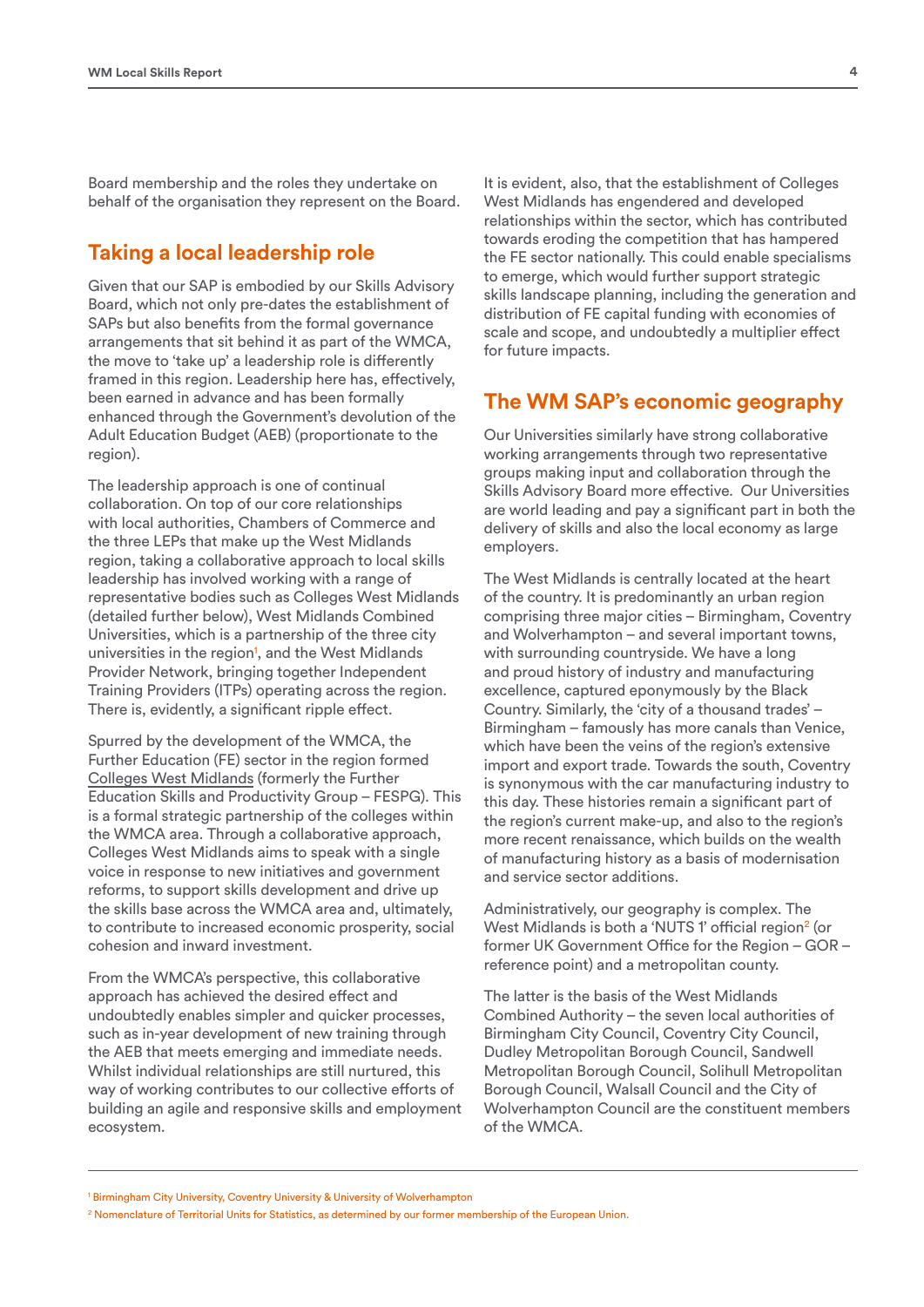There are also ten neighbouring local authorities that are non-constituent members with significant involvement, for example (limited) voting rights, and four further observer organisations<sup>3</sup>. Central to our SAP's complexity and unique to the West Midlands – is our lack of co-terminosity with a single Local Enterprise Partnership and our span of three LEPs: the Black Country LEP (BCLEP), Coventry and Warwickshire LEP (CWLEP) and Greater Birmingham and Solihull LEP (GBSLEP).



3 Non-Constituent Local Authority members are Shropshire, Telford & Wrekin, Cannock Chase, Tamworth, Redditch, Warwickshire, North Warwickshire, Nuneaton & Bedworth, Rugby and Stratford-upon Avon. Observers are Herefordshire Council, The Marches Local Enterprise Partnership, West Midlands Fire and Rescue Service and the West Midlands Police and Crime Commissioner.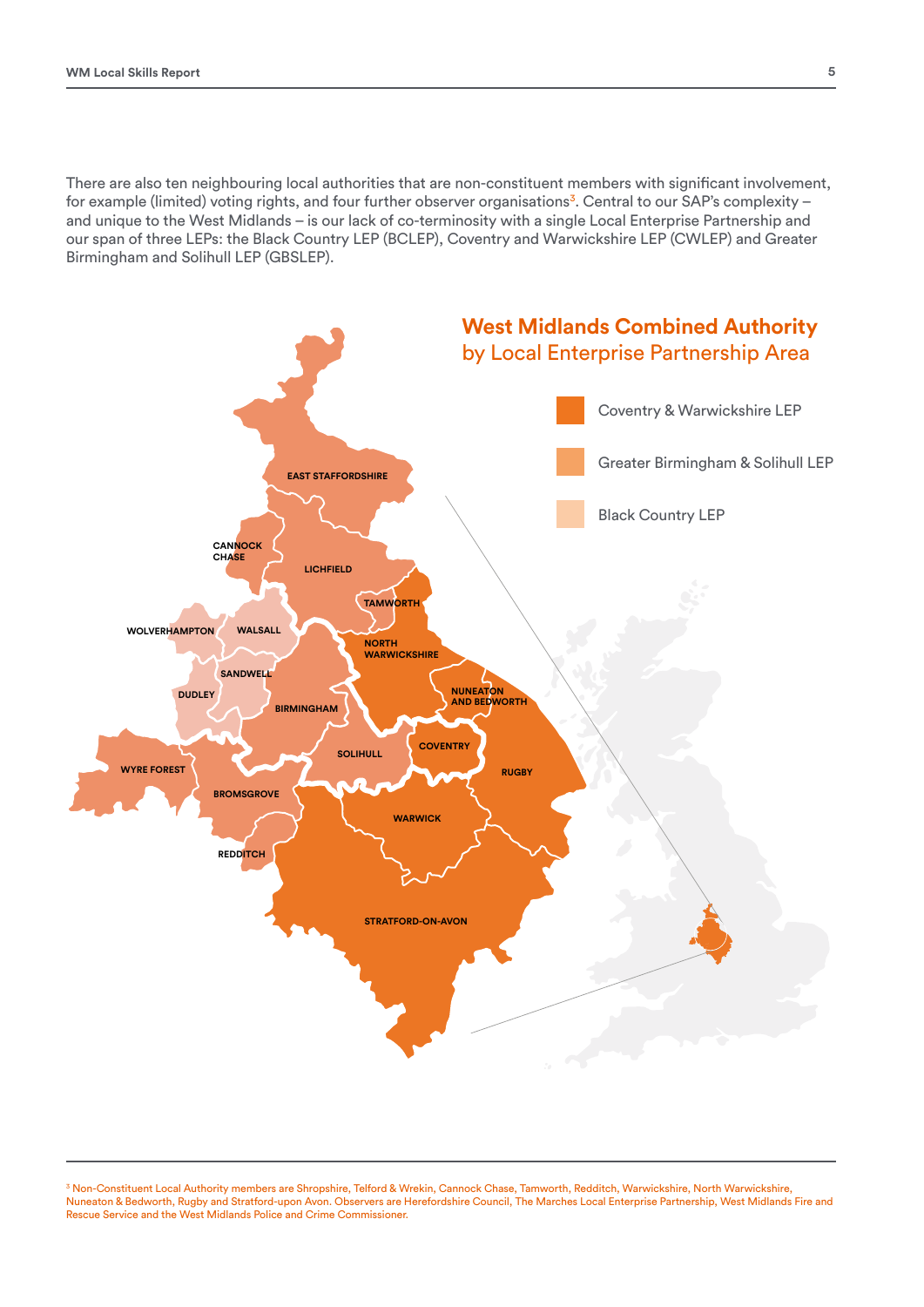## <span id="page-6-0"></span>**Chapter 3: Skills Strengths and Needs**

## **Overview of the regional skills demography and geography**

The West Midlands region is characterised by a particularly young<sup>4</sup> and diverse population. Census data indicate that the WMCA's seven metropolitan areas have one of the highest proportions of under 16-year-old populations relative to other regions and one of the lowest proportions of over 65s. Birmingham, specifically, is regularly described as the youngest city in Europe, with under 25-year-olds accounting for nearly 40% of the population. The mean age across the WMCA metropolitan area is 37.4 years, 2 years younger than the mean age across England and Wales. Only the local authority areas of Dudley and Solihull are, in general, older, and the demographic picture across Walsall is mixed, with high proportions of population at both ends of the age spectrum<sup>5</sup>.

In terms of diversity, comparative Census data reveals that the WMCA metropolitan area has the largest non-White regional population<sup>6</sup> outside London. The single largest group within this non-White ethnic mix is made up of those identifying as 'Asian or Asian British', and the two largest ethnic minority groups are Pakistani (at 7.3%) and Indian (at 6.8%). Overall, 69% of the population identify with a 'White British' ethnic background, compared to 80.5% across England and Wales. Birmingham is the most ethnically diverse local authority area, with 47% of the population being of minority ethnic backgrounds - the first minority majority city, followed by Wolverhampton, Sandwell and Coventry. And there are distinct concentrations of minority ethnic communities across the WMCA metropolitan area<sup>7</sup>.

These factors are pertinent to the skills system, and justify two particular action areas of our strategic approach to skills and employment support (and,

indeed, wider); one is a focus on young people – our future talent pipeline – and another is our focus on achieving inclusive growth – making sure all communities across the region participate in and benefit from our economic development. This latter point is not just about demography and specific cohorts, but about geography and concentrations of needs, as we have significant intra-regional disparities in terms of economic indicators $8$ , which necessitate collaborative, localised place-based approaches, coordinated at the regional, strategic level.

As briefly set out above, the West Midlands covers three LEP areas. In the BCLEP area, whilst the late 20th century decline of heavy industry allowed resultant socio-economic problems to become fairly widespread and entrenched, recent efforts have significantly modernised the industrial base. The Black Country is now a globally significant hub of leading advanced manufacturing and engineering businesses with international supply chains, manufacturing essential components such as aerospace actuation and transmission systems. The CWLEP area also boasts a high-value advanced manufacturing sector, primarily associated with the automotive industry and the extensive supply chain that supports leading automotive brands. The logistics and gaming sectors are also prominent, as is the tourism industry. Coventry, a QS top 50 global student city with a walkable city centre, is the UK's City of Culture 2021. Located between BCLEP and CWLEP, GBSLEP is primarily built around the UK's second city, which hosts many of the economic drivers of the wider conurbation, and is an economy predominantly based around the professional services industry.

Together, the WMCA area<sup>9</sup> has a number of key assets to exploit for our central and explicit aim of achieving inclusive growth for the region; the UK Central Hub (growth corridor) built around HS2, the collective

- $^7$  Census data here is taken from the WMCA's Covid-19 Equality Impact Assessment (internal documentation).
- <sup>8</sup> See Annex A 1.7, 1.10 and commentary for A 2.11 in particular.

<sup>4</sup> [See Annex A 1.8.](https://www.wmca.org.uk/media/4824/wm-local-skills-report_annex-a.pdf)

<sup>&</sup>lt;sup>5</sup> Census data here is taken from the WMCA's Covid-19 Equality Impact Assessment (internal documentation).

<sup>6</sup> regional population refers to the residents of the WMCA area

<sup>&</sup>lt;sup>9</sup> Unless otherwise stated (e.g. as with any references to the Adult Education Budget, which operates to the WMCA's seven metropolitan area), the WMCA area will henceforth related to the three LEP geography.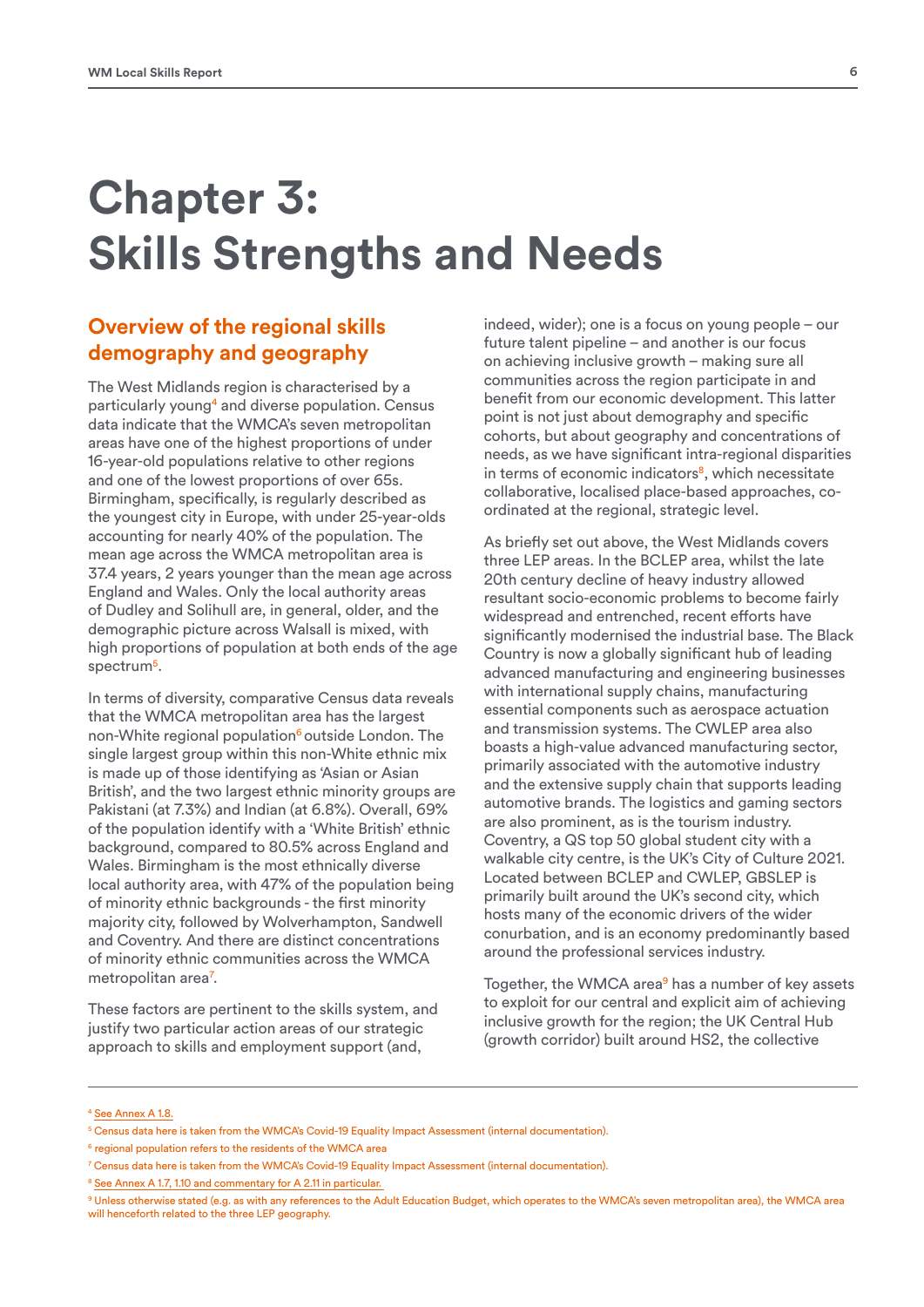<span id="page-7-0"></span>R&D strength of our global universities and specialist institutions (including six science and research parks) as well as a range of environmental and cultural assets are key drivers in the regional economy. And the area continues to attract new opportunities, particularly those aligned to the digital 'golden thread' that runs through our future-proofed growth. Warwickshire's 'Silicon Spa' gaming industry attracted the support of the Department of International Trade under its High Potential Opportunity scheme in 2018, for example, as did Birmingham and Solihull's Data Driven Healthcare and Technologies and Coventry and Warwickshire's Connected and Autonomous Vehicle Modelling and Simulation bids in 2020.

## **Skills strengths**

The geographical specificities above reveal a number of key strengths and priorities for the West Midlands. First and foremost, the long tradition of manufacturing in the region is being modernised and supported to continue to be a key 'USP' for the wider benefit of the region. It is a specialism with a significant multiplier effect, due to its long and sophisticated supply chains. The sector requires a degree of protection, for example due to uncertainties associated with exiting the EU and the impact of this on just-in-time supply chain management practices, and its employees also require support to adapt to modernisation in the form of increased automation and digitalisation, for example. Through the WMCA's strategic steer of the AEB and related funding streams, we have prioritised this advanced manufacturing and engineering (AME) sector for continued skills development, maintaining a pipeline of talent that can upskill and reskill according to need and improving employment progression prospects (and also helping to embed a culture of lifelong learning, contributing to the ongoing development of an agile and responsive skills and employment ecosystem).

It is noteworthy that the specific skills development here is, in fact, frequently and easily attributable to the digital sector (rather than AME per se). Advanced digital skills, such as programming and computeraided design and manufacturing, are the 'golden thread' that enables advances in sectors such as AME. From a data analytics perspective, this is difficult to evidence due to the rather dated or otherwise limiting nature of both Standard Industrial Classification (SIC) and Sector Subject Area (SSA) codes (amongst

others) but this issue here is moot; the pertinent point is that we are supporting the maintenance and development of a range of future-proofed technical specialisms through our prioritisation of digital skills. Data in [Annex A 3.4](https://www.wmca.org.uk/media/4824/wm-local-skills-report_annex-a.pdf) highlight the importance of developing such specialist skills; data in [Annex A 2.3](https://www.wmca.org.uk/media/4824/wm-local-skills-report_annex-a.pdf)  [and 2.4](https://www.wmca.org.uk/media/4824/wm-local-skills-report_annex-a.pdf) capture the West Midlands' relative strengths in the engineering and technology discipline (via apprenticeship achievements and HE qualifiers data); and data in [Annex A 2.7](https://www.wmca.org.uk/media/4824/wm-local-skills-report_annex-a.pdf) demonstrate the value in prioritising specialist, higher-level skills.

## **Skills needs**

The relative youth and diversity of our population (as briefly set out above) is – or could be – a key strength and a real asset to the region. Currently, we have a stubborn challenge around youth unemployment, exacerbated by the impact of Covid-19. This is partly attributable to issues at earlier stages in the skills system. At Key Stage 5, far more pupils are leaving education and becoming 'NEET' (i.e. categorised as 'not in education, employment or training') or with this destination data unknown, than on average across England (14.1% cf. 7.9%, according to the last year of data – 2018/19) and these figures are increasing. Earlier still, we have a worse than England average rate of pupils achieving good grades at GCSE level and worse than England average of rate of children achieving a good level of development in Reception, ready for school.

More broadly, we have significant skills gaps across the wider regional (NUTS1) population. Compared to the UK average, the West Midlands has a larger proportion of the working age population with no qualification. Whilst the long-term trend has been positive – the proportion has been decreasing – official projection figures (i.e. the DfE's [Working Futures 2017-](https://assets.publishing.service.gov.uk/government/uploads/system/uploads/attachment_data/file/863506/Working_Futures_Main_Report.pdf) [2027](https://assets.publishing.service.gov.uk/government/uploads/system/uploads/attachment_data/file/863506/Working_Futures_Main_Report.pdf)) suggest the West Midlands will be the slowest region to close its 'no qualifications' gap. The region also has significant skills gaps at higher levels – just approximately a third of the regional population hold qualifications at level four an above (approximately degree level), and the region is circa 10 percentage point behind the whole-UK figure at both levels three and four<sup>10</sup>.

This higher-level skills gap is particularly significant in light of employment demand trends; Working Futures estimates that (55.2%) of all jobs will require L4+ skills by 2027.

<sup>&</sup>lt;sup>10</sup> See [Annex A 2.1,](https://www.wmca.org.uk/media/4824/wm-local-skills-report_annex-a.pdf) although note that the standard SAP analysis compares the West Midlands with all-England data, whereas this commentary highlights the starker difference of the wider NUTS1 region against the whole UK.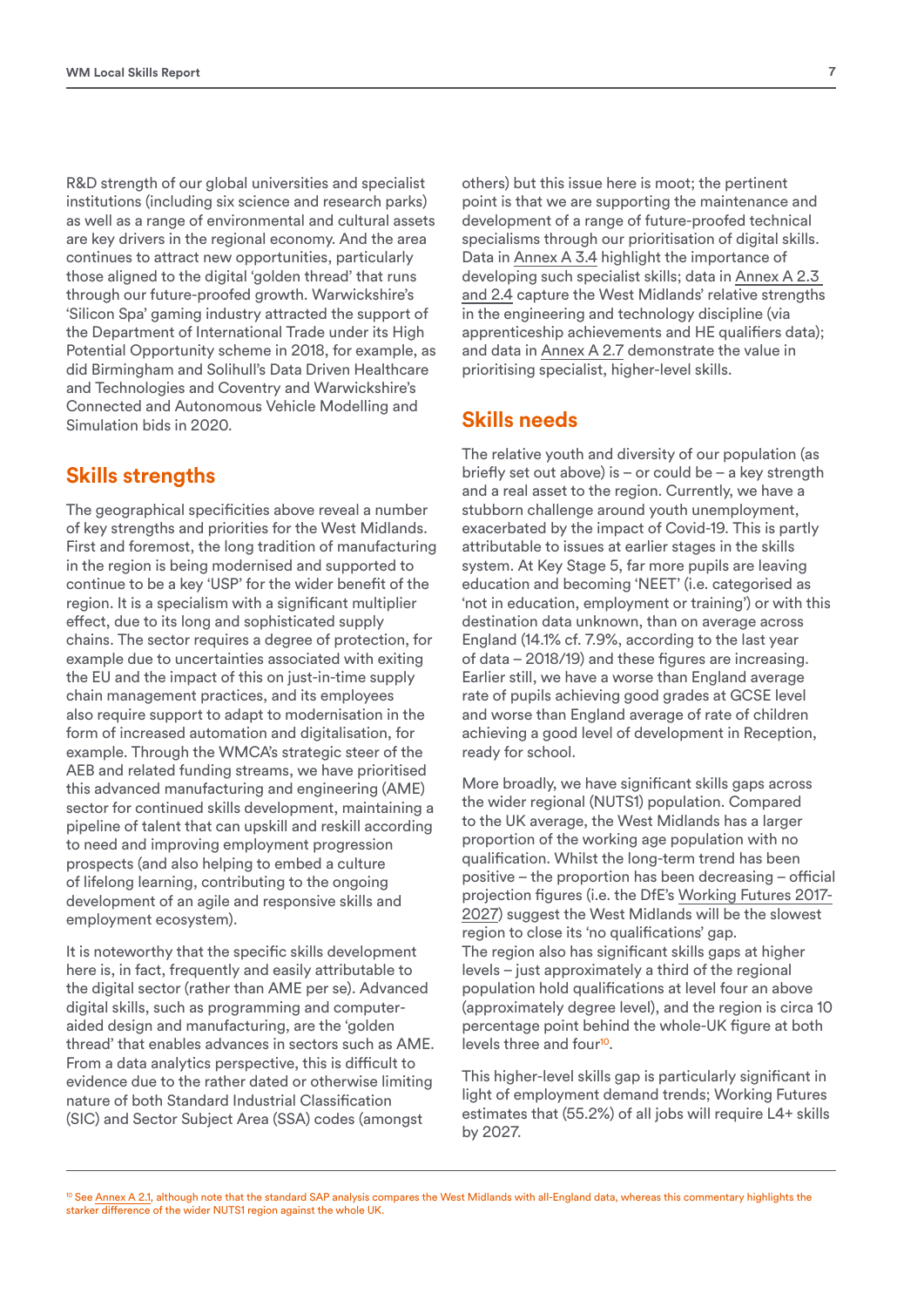A logical follow-on to closing the qualifications gap is closing the related employment gap. As data in [Annex](https://www.wmca.org.uk/media/4824/wm-local-skills-report_annex-a.pdf)  [A 1.5](https://www.wmca.org.uk/media/4824/wm-local-skills-report_annex-a.pdf) display, the employment rate across the West Midlands has consistently tracked below the national average for years. Moreover, West Midlands residents tend to be employed in lower-level occupations compared to the national average, which also means these residents are more exposed to Covid-19 risk as these roles tend to be less straightforward to convert to home-working ([see Annex A 1.2](https://www.wmca.org.uk/media/4824/wm-local-skills-report_annex-a.pdf)). Improving the skills profile of residents will necessarily reduce this gap, especially if the component parts of the system (i.e. skills providers and hiring businesses) can learn to work as a cohesive whole.

To this end, the role of local intelligence is critical. Published data sources plotting employment demand can suffer a time lag that renders it useless, while local collaboration has the added benefit of securing mutual training and employment commitments as well as providing tailored and timely responsiveness to intelligence. As set out in [Annex A section 3](https://www.wmca.org.uk/media/4824/wm-local-skills-report_annex-a.pdf), skills aligned to our priority sectors<sup>11</sup> are in greater demand than in the sectors set out by Working Futures 2017- 2027.

### **Emerging skills needs**

Covid-19 has also accelerated existing but relatively background trends in the labour market, with both positive and negative impacts. Net positively, there is a strong recovery narrative around 'green jobs'; whilst this shift will come with some job losses (related to carbon intensive industries), there is an opportunity to tailor skills provision to 'sector switches' and related reskilling and upskilling to support in-work progression and future-proof our workforce.

There is some provision for this already available in the region through time-limited funding – such as 'retrofit' skills – and we will work to both mirror and mainstream successful provision through AEB. More worryingly, the overnight digital transformation of work for some has forced a related recognition of the growing impact of automation. This is a significant threat to the manufacturing sector, which is critical to the region, and impacts are concentrated on certain cohorts (e.g. 50+ year-old men, an age group that has experienced significant job losses, nationally, due to Covid-19).

## **Summary – skills needs building on skills strengths**

#### **Types of skills**

- Specialist skills
- **Technical skills**
- Adaptive / transferable skills
- Digital skills from basic to advanced
- 'Fusion' skills integrating digital skills across specific sector-based skills and knowledge

#### **Sectors**

- Advanced manufacturing
- **Automotive**
- Business, Professional and Financial Services
- **Construction**
- Digital
- Engineering
- Health care and health sciences

#### **Levels**

- Higher-level (Level 3+) as a priority
- Maintenance of a pipeline in order to progress to higher levels
- Closure of the 'no qualifications' gap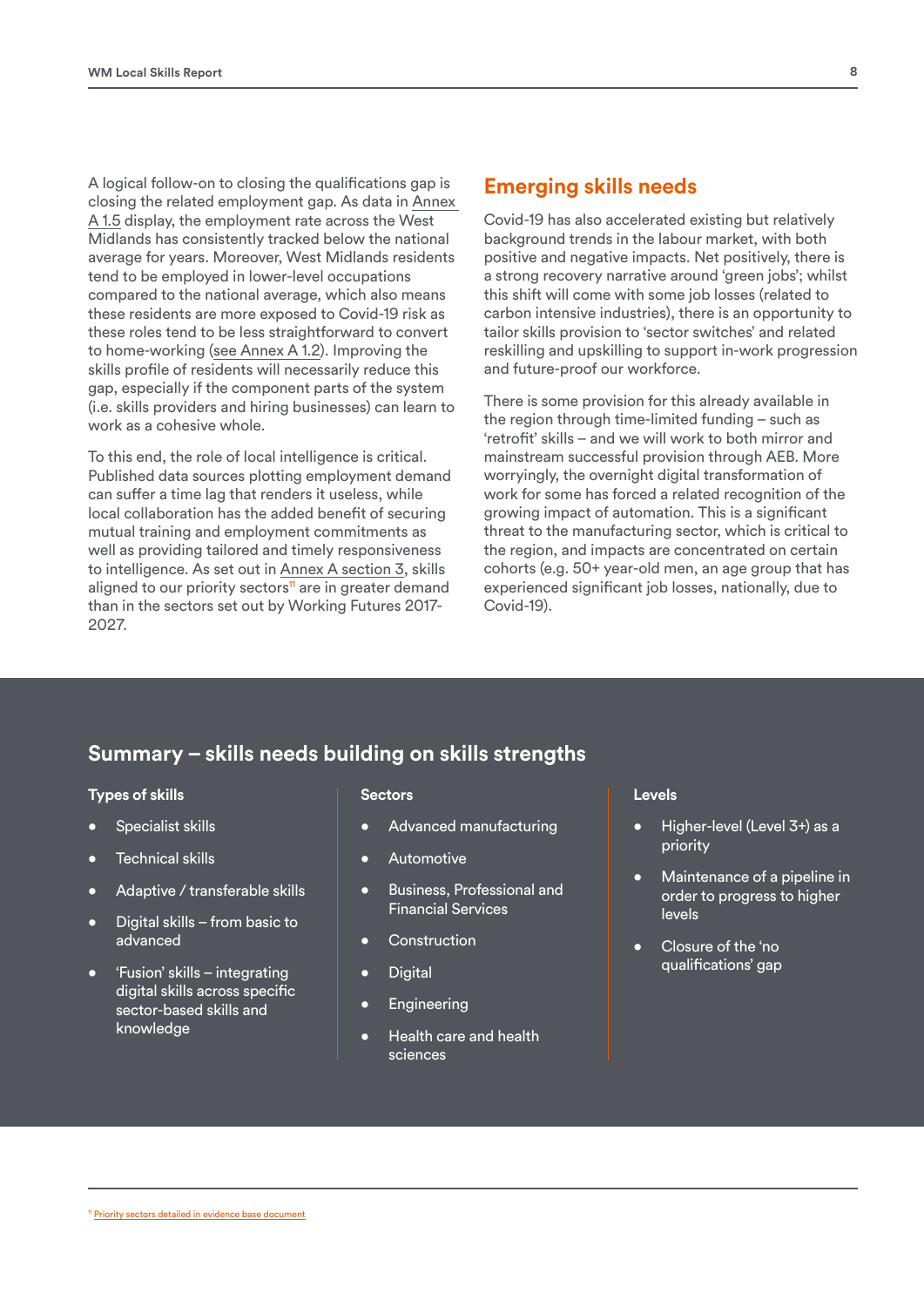## <span id="page-9-0"></span>**Chapter 4: Skills Strategy**

## **Evolution of a dedicated skills strategy**

Upon establishment of the WMCA, a comprehensive Strategic Economic Plan was drawn up to set out the vision, objectives, strategy and actions to improve the quality of life for everyone who lives and works in the West Midlands. Whilst skills, employment and productivity cut across all aspects of the SEP, this specific agenda was also drawn out separately as one of eight key priority actions – 'skills for growth and employment for all: ensuring the skills needs of businesses are met and everybody can benefit from economic growth'. Background information and our full Strategic Economic Plan can be found [here](https://www.wmca.org.uk/what-we-do/strategy/).

This ambition coupled with the publication of the (national) Industrial Strategy White Paper (in November 2017) led to the establishment of the Productivity and Skills Commission, which was created to 'deep dive' into the specifics of the region's productivity challenges. The work undertaken by the Commission played a critical role in establishing the evidence base for our Regional Skills Plan and for setting out a new way of working, with employers and skills providers jointly developing new solutions to address skills challenges. It engaged with over 120 businesses in various sectors, representing a range of employers from corporates to SMEs, and worked closely with leading economists, educationalists and policy makers from across the region. This work included the development of a paper specifically on skills as linked to one of the Industrial Strategy's 'five foundations of productivity' (i.e. 'people') by leading local expert, Professor Anne Green.

The Commission's final skills recommendations included the establishment of sector partnerships and a sector-based approach to improving productivity and skills, building on those prototyped by the Commission, and supporting the development and delivery of both academic and technical pathways through formal education and into employment. Full documentation relating to the Productivity and Skills Commission, including Professor Green's paper, can be found [here.](https://www.wmca.org.uk/what-we-do/productivity-skills-commission/)

Complementing these burgeoning efforts to strategize around an approach to skills development in the West Midlands, the WMCA simultaneously secured tangible levers and funding packages to pursue commitments through 'devolution deals' and a specific skills agreement with national government. The 'Skills Deal', signed in July 2018, unlocked circa £69m to boost digital and technical skills, job opportunities and productivity across the region, helping to support more young people and adults into work as well as upskilling and retraining local people of all ages. This was further complemented by the development of two Institutes of Technology for the region and renewed focus on our Employment Support Framework, as set out in the West Midlands Local Industrial Strategy. The Skills Deal can be found [here](https://www.wmca.org.uk/media/2344/west-midlands-skills-agreement.pdf) and our WM Local Industrial Strategy, including background information, [here](https://www.wmca.org.uk/what-we-do/industrial-strategy/).

## **Regional Skills Plan**

We launched our dedicated, focused Regional Skills Plan (RSP) in the summer of 2018, setting out a clear roadmap for equipping local people with the skills they need to support ongoing economic growth across the region. The RSP is due for a review and refresh in late 2021 / early 2022.

The RSP addresses a number of critical, persistent labour market dysfunctions in the region, namely:

- A low employment rate and high levels of unemployment in some parts of the region
- Growing issues of poverty for those in employment, driven by low wage levels
- Low skill levels in the population, with fewer people qualified to Level 4 and above and more people with no qualifications, compared to other areas
- Persistent skills shortages faced by employers. Around 1 in 4 vacancies in the region are classed as 'hard to fill', particularly in roles that require advanced and/or higher skills
- Uneven development and attainment by young people through early years, primary, secondary and tertiary education and training

It is focused on actions that strengthen the regional response to labour market challenges and opportunities by enabling:

- More people to move into employment
- More people to move into higher skilled jobs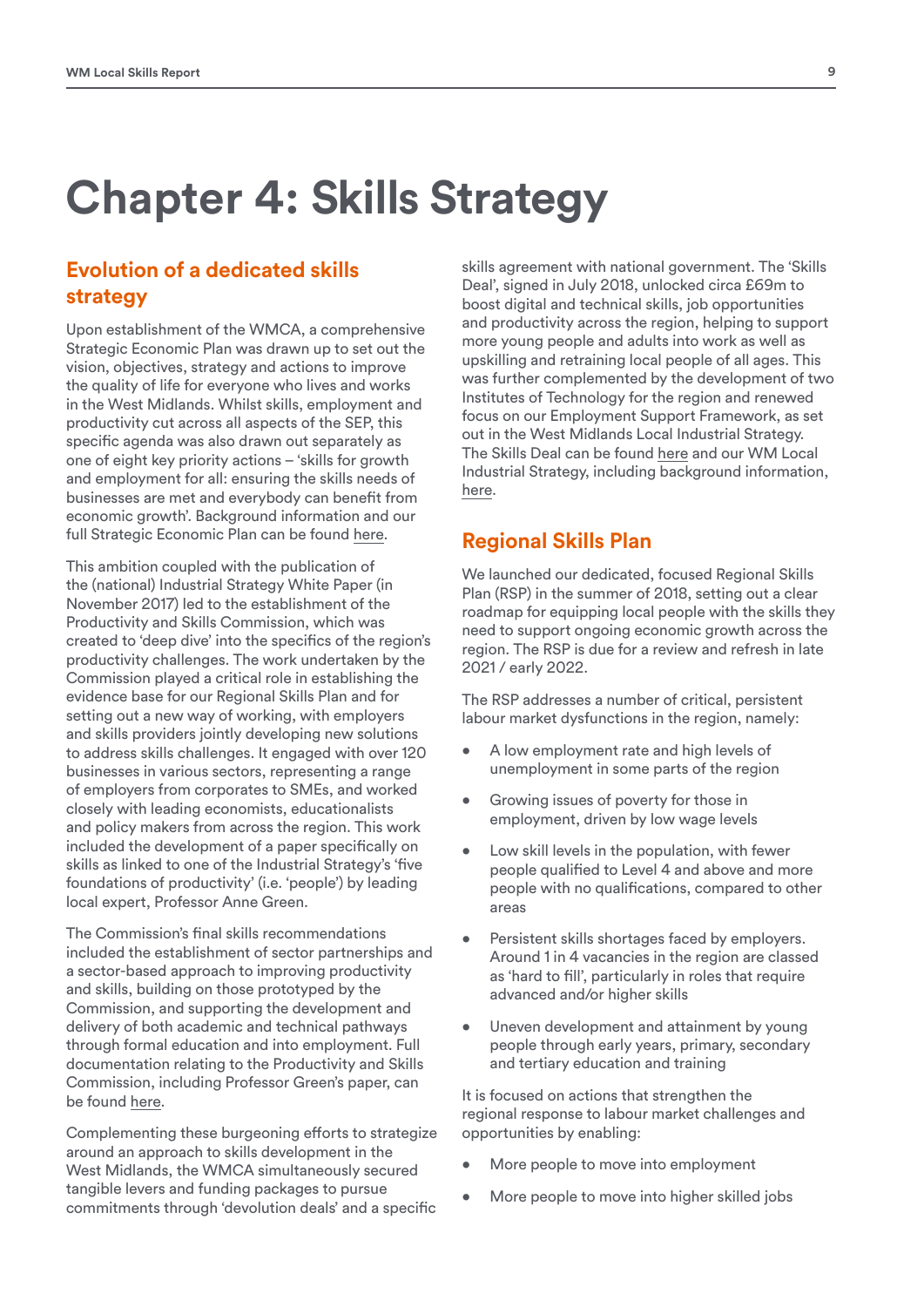- <span id="page-10-0"></span>• More skilled employees available to support business growth and productivity
- All communities to benefit from the region's economic growth
- An agile and responsive skills system that is more aligned to the needs of business and individuals

The RSP centres around five key actions:

- 1. Prepare our young people for future life and work
- 2. Create regional networks of specialist, technical education and training to drive up skills and productivity and underpin economic growth
- 3. Accelerate the take-up of good quality Apprenticeships across the region – double the number of Apprenticeships by 2030
- 4. Deliver inclusive growth by giving more people the skills to get and sustain good jobs and careers
- 5. Strengthen collaboration between partners to support achieving more collectively

It also sets out our sectoral priorities – advanced manufacturing, building technologies, digital and business and professional services where we want to dramatically increase the number of skilled people and the level of their skills. Whilst we recognise the role of all sectors in our regional economy these are transformative sectors that have the potential to drive inclusive growth more significantly and at a greater pace than others.

## **Adult Education Budget**

We gained devolved responsibility over the Adult Education Budget (AEB) across the West Midlands' seven metropolitan areas from the academic year 2019/20.

From the outset of commissioning this circa £130 million budget, we made the decision not to take a 'year zero' approach, recognising that there was much excellent activity that we wanted to continue. Where we believed that different things needed to be achieved, we sought to secure the changes we needed without disrupting or destabilizing our learning infrastructure. To this end, we operated two concurrent approaches to commissioning activity – plan-led commissioning through the agreement of Delivery Plans with colleges and adult and community providers, and procurement tendered against specified priorities for independent training providers. In year one (academic year 2019/20), we asked providers to respond to the following strategic priorities:

- Targeting low-skilled and low-paid adults in the workforce, or looking to enter employment, to secure skills at Level 3 and above to enable them to progress in employment with a particular focus on progression in priority sectors
- Deliver greater volumes of digital provision the digital entitlement including basic digital skills for people to operate in a digital world; general level digital skills at level 2 and a significant increase at advanced level digital qualification at level 3 and 4
- Increase the volumes of qualifications at all levels in priority sectors – construction and building technologies, automotive/advanced manufacturing, business and professional services and digital
- More flexible models of learning delivery that supports adults in work to upskill
- Deliver adult community learning provision to engage communities and support priorities relating to skills, cohesion and integration, health and mental health
- Targeting of people in our priority communities, working with Local Authorities and other key local stakeholders, to maximise impact and increase qualification levels and ultimately employment in those areas that have remained persistently difficult to change
- Improve progression between Levels and into employment - ensure there is support and progression routes in place to move people from basic skills through to Level 2 and into employment
- Delivery of vacancy-led skills support programmes that deliver entry to employment for those out of work

In year two (academic year 2020/21), we built on this with the following strategic priorities through the AEB:

- An increase in the amount of Level 3 provision offered in priority sectors to 3,600 from a baseline of 1,500
- An increase in provision leading to actual employment with new sector-based work academies offering pre-employment training linked to employer vacancies to at least 4,500 adults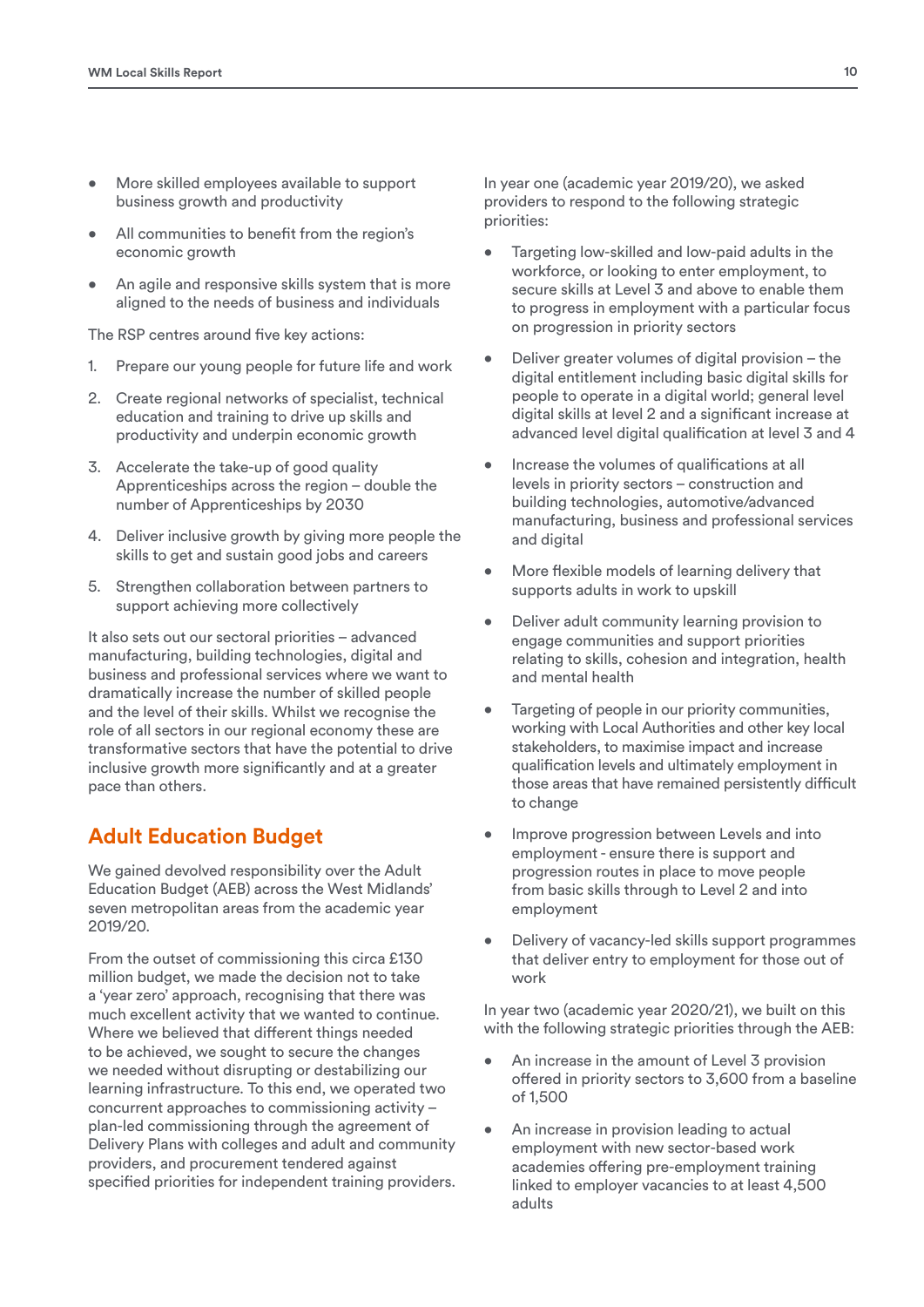- <span id="page-11-0"></span>• Stronger local partnerships, engaging all providers delivering in an area, with a clear and shared commitment to local goals
- Promotion of our offer to residents through online campaigns and community outreach wherever safe and practical
- Testing Level 4 and 5 provision to improve higher level skills across the West Midlands, this year's enrolments have shown that only 6% of those engaging had a qualification above Level 4. The testing of higher level provision is being done through applying flexibilities to our Adult Education Budget with courses being run by a number of providers including Level 4 in Care, Level 4 AAT Diploma in Accounting, Advanced Customer Service and Creative Industries. Level 5 courses are also being run for Chartered Management Institute qualifications and NVQ Diplomas in Construction Management.
- Training and learning related to the Birmingham 2022 Commonwealth Games and Coventry UK City of Culture 2021, leading to sustainable further learning or employment for residents

Further information about the AEB, including funding rules and our performance management framework, can be found [here.](https://www.wmca.org.uk/what-we-do/productivity-skills/adult-education-budget/)

## **Apprenticeships**

Turning specifically to apprenticeships, this is another area of investment in a developing strength, which is particularly important against our regional skills demography given the role of apprenticeships as a key route out of disadvantage backgrounds. Data in [Annex A 2.8](https://www.wmca.org.uk/media/4824/wm-local-skills-report_annex-a.pdf) clearly demonstrate the value of apprenticeships, which have an approximate 90% successful job conversion rate as well as, in the West Midlands, an evident route into further study, too. Internal analysis reveals that the WMCA (3LEP) area has seen the greatest number of apprenticeships starts of all Mayoral Combined Authority areas, outside London, for the last three years since the introduction of the Apprenticeship Levy.

This is supported by a national leading scheme in the West Midlands – the [WM Apprenticeship Levy](https://www.wmca.org.uk/what-we-do/productivity-skills/the-apprenticeship-levy-fund/)  [Transfer Fund,](https://www.wmca.org.uk/what-we-do/productivity-skills/the-apprenticeship-levy-fund/) which enables large levy-paying employers to donate their unspent levy funds to small to medium-sized enterprises (SMEs) within the region. Across the whole country, apprenticeships trends are, unfortunately, moving in the wrong direction, particularly for those from a disadvantaged background. However, the Social Mobility Commission recently reported the West Midlands as one of the top three regions (indeed, joint second) for apprenticeship starters from disadvantaged backgrounds<sup>12</sup>. We have seen a significant decline in the number of starts for young people since the pandemic and this is yet to reverse despite the incentives offered by government. It is also evident that the removal of many options at level 2 has further narrowed the profile of those being taken on as apprentices constraining the diversity further.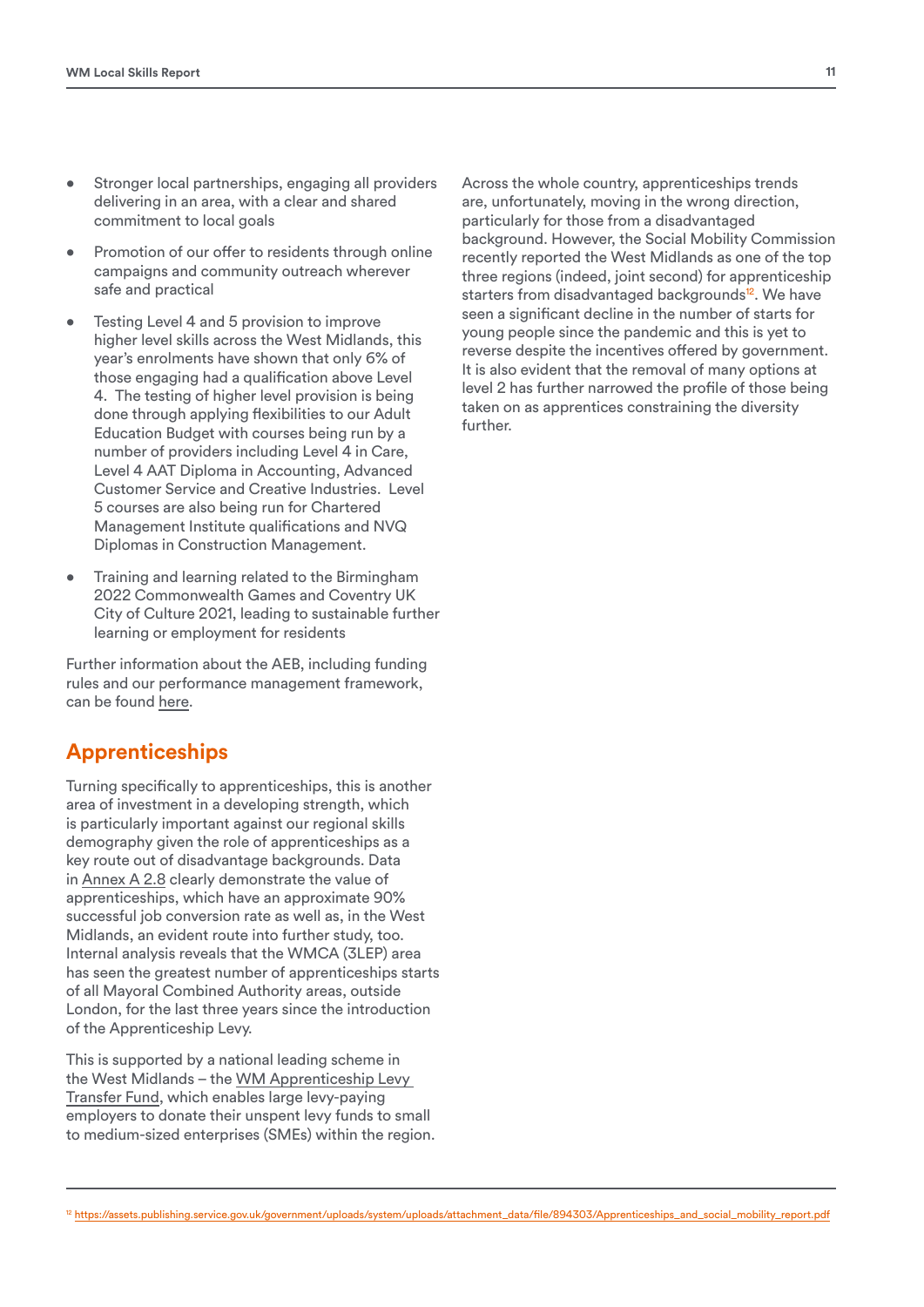| <b>Skills priority category</b>                           | Priorities and supporting rationale                                                                                                                                                                                                                                                                                                                                                                                                                                                                                                                                                                                                                                                                                                                                                                                |
|-----------------------------------------------------------|--------------------------------------------------------------------------------------------------------------------------------------------------------------------------------------------------------------------------------------------------------------------------------------------------------------------------------------------------------------------------------------------------------------------------------------------------------------------------------------------------------------------------------------------------------------------------------------------------------------------------------------------------------------------------------------------------------------------------------------------------------------------------------------------------------------------|
| <b>Cross-cutting skills</b><br>priorities                 | <b>Digital</b><br>Digital skills are seen as the 'golden thread' that runs through the region's<br>economic development.                                                                                                                                                                                                                                                                                                                                                                                                                                                                                                                                                                                                                                                                                           |
|                                                           | Specialist / technical<br>Higher-level skills, particularly specialist and technical skills are seen as<br>the key to unlocking inclusive growth and this is corroborated by data in<br>Annex A 2.1 and 2.7.                                                                                                                                                                                                                                                                                                                                                                                                                                                                                                                                                                                                       |
|                                                           | <b>Apprenticeships</b><br>Apprenticeships are seen as a key route out of disadvantaged<br>backgrounds and the West Midlands' Levy Transfer Fund - enables both<br>apprentices and SMEs in the region to be supported.                                                                                                                                                                                                                                                                                                                                                                                                                                                                                                                                                                                              |
| <b>Covid-19 recovery and</b><br>renewal skills priorities | Young people<br>Young people have been a long-standing priority in the West Midlands<br>due to our particular demographic make-up. Socio-economic<br>commentary and early data reveal the disproportionate impact of<br>Covid-19 on young people, and so this priority is being underlined.<br><b>Redundancy prevention / mitigation</b><br>Record numbers of redundancies are expected following the withdrawal<br>of the Government's 'furlough' intervention, which will prove a real test of<br>the rapid responsiveness of the regional skills system.<br><b>Future-proofing</b><br>Beyond emergency recovery, the various impacts of Covid-19 on the<br>world of work have invited reflections about 'building back better', and so<br>skills development that builds in resilience requires prioritisation. |
| <b>Sector priorities</b>                                  | <b>Automotive &amp; Advanced Manufacturing</b><br>Building on existing traditions in the region, the automotive and advance<br>manufacturing sector is a key area for protection and modernisation.<br><b>Business and Professional Services</b><br>With the economic 'renaissance' of, in particular, Birmingham city centre,<br>linked to developments such as HS2, the BPS sector is now a key growth<br>priority, promising higher-level and higher-salaried employment.<br><b>Construction</b><br>Significant local developments with linked infrastructural priorities<br>(e.g. HS2, the Commonwealth Games) provide opportunities for local<br>residents to participate in economic growth through linked employment.                                                                                       |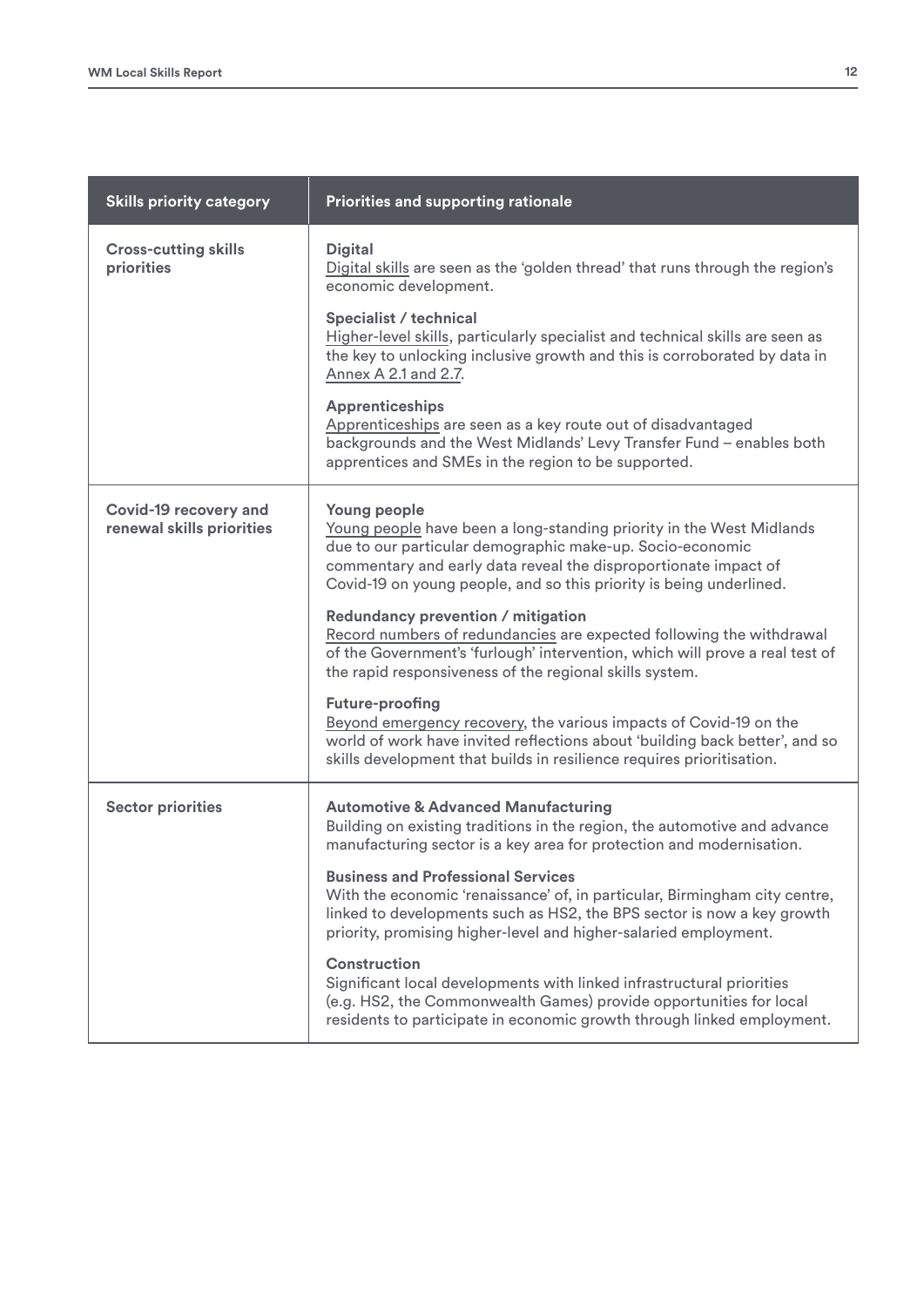## **Chapter 5: Skills Action Plan**

## **Regional Skills Plan actions**

The current [Regional Skills Plan](https://www.wmca.org.uk/news/skills-plan-launched-to-build-workforce-fit-for-the-future/) detailed the key actions of focus to move towards our broad aims set out above, summarised as follows:

**1) Prepare our young people for future life and work**

- Create a West Midlands Career Learning Hub to support, develop and co-ordinate an all age careers offer
- Improve the focus and impact of careers education and advice to young people
- Inspire more young people and encourage them to access new regional opportunities, including those created through Coventry's City of Culture and Birmingham's hosting of the Commonwealth Games
- Work closely with the Department for Education (DfE) and its agencies, including Ofsted, to highlight regional issues and opportunities
- Celebrate and promote our most powerful role models – our young talent across the region

#### **2) Create regional networks of specialist, technical education and training to drive up skills and productivity and underpin economic growth**

- Support the introduction of new T-level routes and work experience openings to improve the workreadiness of young people
- Create employer-led taskforces, for each of our priority sectors, to drive curriculum and skills provision that meets employers' needs
- Develop an investment plan to build teaching capacity and access to industry standard teaching equipment and facilities, across the region
- Pioneer skills solutions that support the ambitions of our emerging Local Industrial Strategy
- Establish the West Midlands as the place to grow digital talent

**3) Accelerate the take-up of good quality Apprenticeships across the region – double the number of Apprenticeships by 2030** 

- Maximise Levy investment for the West Midlands
- Lead a regional campaign to promote the benefits of Apprenticeships – to employers, young people, employees and key stakeholders
- Support more young people to access pre-Apprenticeship provision and to progress into high quality Apprenticeships

#### **4) Deliver inclusive growth by giving more people the skills to get and sustain good jobs and careers**

- Deliver our £4.7m Employment Support Pilot to support those out of work and on low incomes in targeted communities
- Establish an employment support framework for the region to improve the co-ordination, commissioning, delivery and impact of all programmes to support the unemployed – including how we shape and inform the future UK Shared Prosperity Fund
- Improve the range and impact of the career planning advice that unemployed and low-paid adults can access
- Target skills provision to address areas of high need with a particular focus on youth unemployment
- Improve our focus on upskilling low paid and low skilled residents, to improve their long-term career and income prospects
- Ensure that regional economic growth translates to new and accessible opportunities for our residents
- Provide a new employment support service for people with a mental health and/or physical health condition in primary and community care through the Thrive into Work project
- Support the effective delivery of the Work and Health Programme in the WMCA area working with Jobcentre Plus and DWP and taking an active role in the performance management of the contract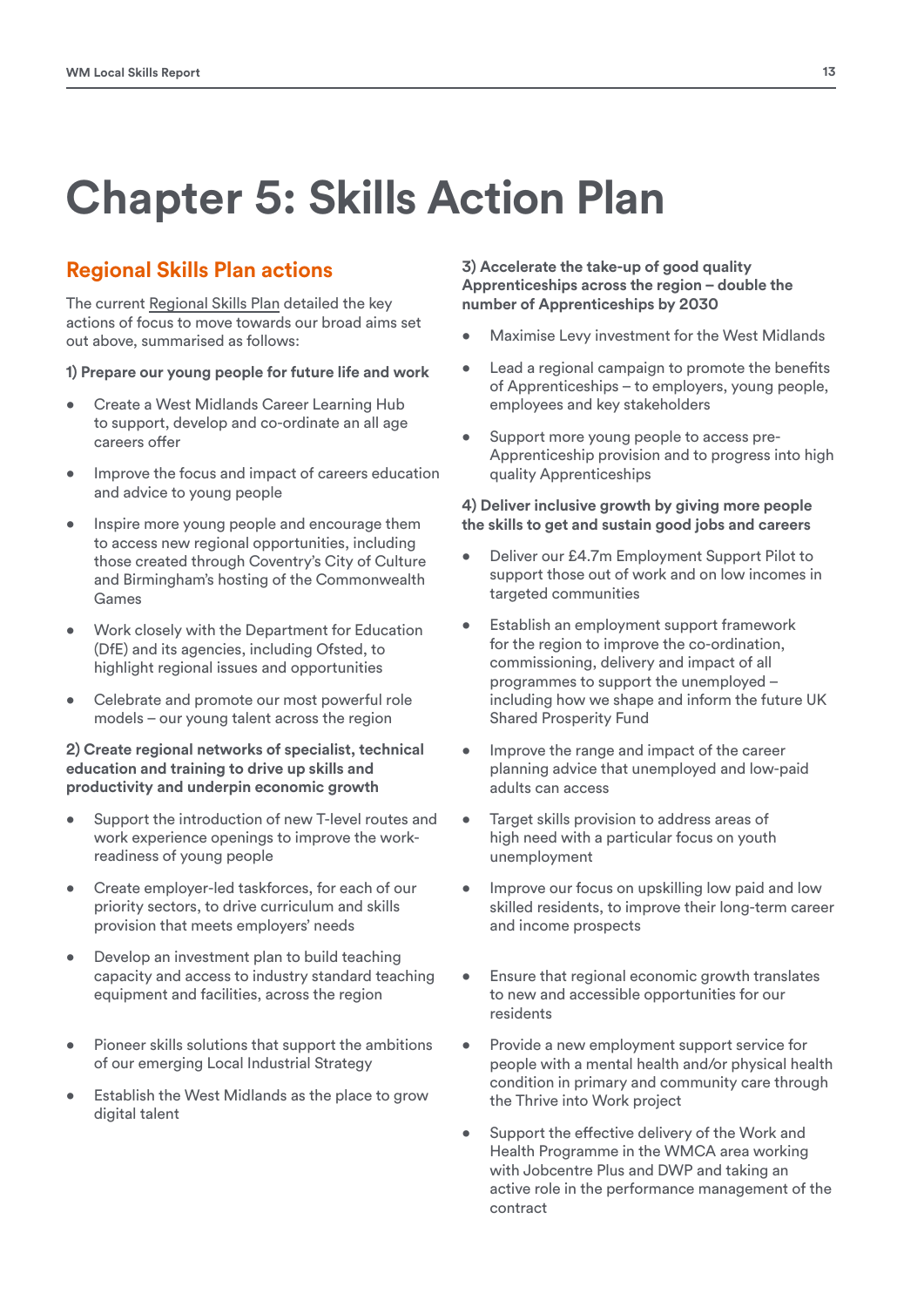#### <span id="page-14-0"></span>**5. Strengthen collaboration between partners to support achieving more collectively**

- Promote the concept of a skills ecosystem for the West Midlands which recognises the interdependence of schools, Further Education (FE), Higher Education (HE), Adult and Community Learning and private and voluntary training providers and facilitates stronger collaboration with employers, to address regional skills needs
- Support our Local Authorities in their work to improve school performance and young people's attainment
- Re-design the way we do partnerships placing residents and businesses at the centre of our skills training offer with clearer progression and integrated training offers
- Encourage the development of integrated region wide approaches wherever possible so we can develop joint funding bids, shared infrastructure and sharing of good practice

## **Covid-19 response actions**

With the outbreak of Covid-19 and its impact on the economy, we have had to prioritise a rapid response to emerging local needs. The West Midlands is expected to be one of the hardest hit economies, reflecting the region's high dependency on the automotive and education sectors as well as our regional population. The West Midlands has a younger than average population, and an already high youth unemployment count, lower than average levels of qualifications, and a higher proportion of residents from BME communities. As such, our region is further exposed to the social, economic and health impacts of rising and sustained unemployment.

The labour market which emerges from this crisis will likely be the toughest for generations, with the current hibernation of thousands of businesses potentially followed by a longer period where companies are reluctant to return to their pre-crisis recruitment and training behaviour. The characteristics of our unemployed cohort may well look different to precrisis, with a much higher number who have mediumand high-skills and a track record of employment in sectors which may have shrunk significantly. At the same time, rising unemployment is expected to impact most adversely on groups already at a disadvantage in the labour market – including young people, people from black and minority ethnic communities, and those lacking qualifications.

Working collaboratively with partners – including LAs, LEPs, JCP and the FE sector – our immediate response actions included:

- introducing a Rapid Recruitment Response, with local authorities and training providers, to share information on vacancies and promote opportunities to individuals looking for work;
- flexing local training to meet immediate skills and recruitment needs – for example, in health care and warehousing – to move people into jobs;
- moving training provision online, supporting existing students and reaching out to new students; and
- establishing a Covid Response Jobs and Skills Board.

Further support will need to deliver what the economy needs and be targeted at those who will be hardest hit. It should give those without work the ability to maintain their work readiness and gain new skills to get a better job and help to deliver a workforce for the future high-skilled economy. We have, therefore, designed a set of recovery proposals tailored to the specific needs of our young people and workers, whilst also complementing vital national-level policy measures to avoid mass unemployment. There are three broad groupings of proposals:

- Supporting Young People (16-29)
- Getting the West Midlands Back to Work
- Future Skills, Future Jobs

## **Supporting Young People (16-29)**

- We know that young people will be hardest hit as a result of the crisis. Many have had their education disrupted and may already be disengaged from learning. The number of entry level jobs, apprenticeships and graduate jobs will reduce dramatically meaning far fewer opportunities open to young people.
- Those leaving education will have less work experience and will enter a jobs market with high unemployment and few vacancies. Leaving education during a recession can have a large and long-lasting effect on employment and earnings. Low attainers are worst affected, but graduates suffer too.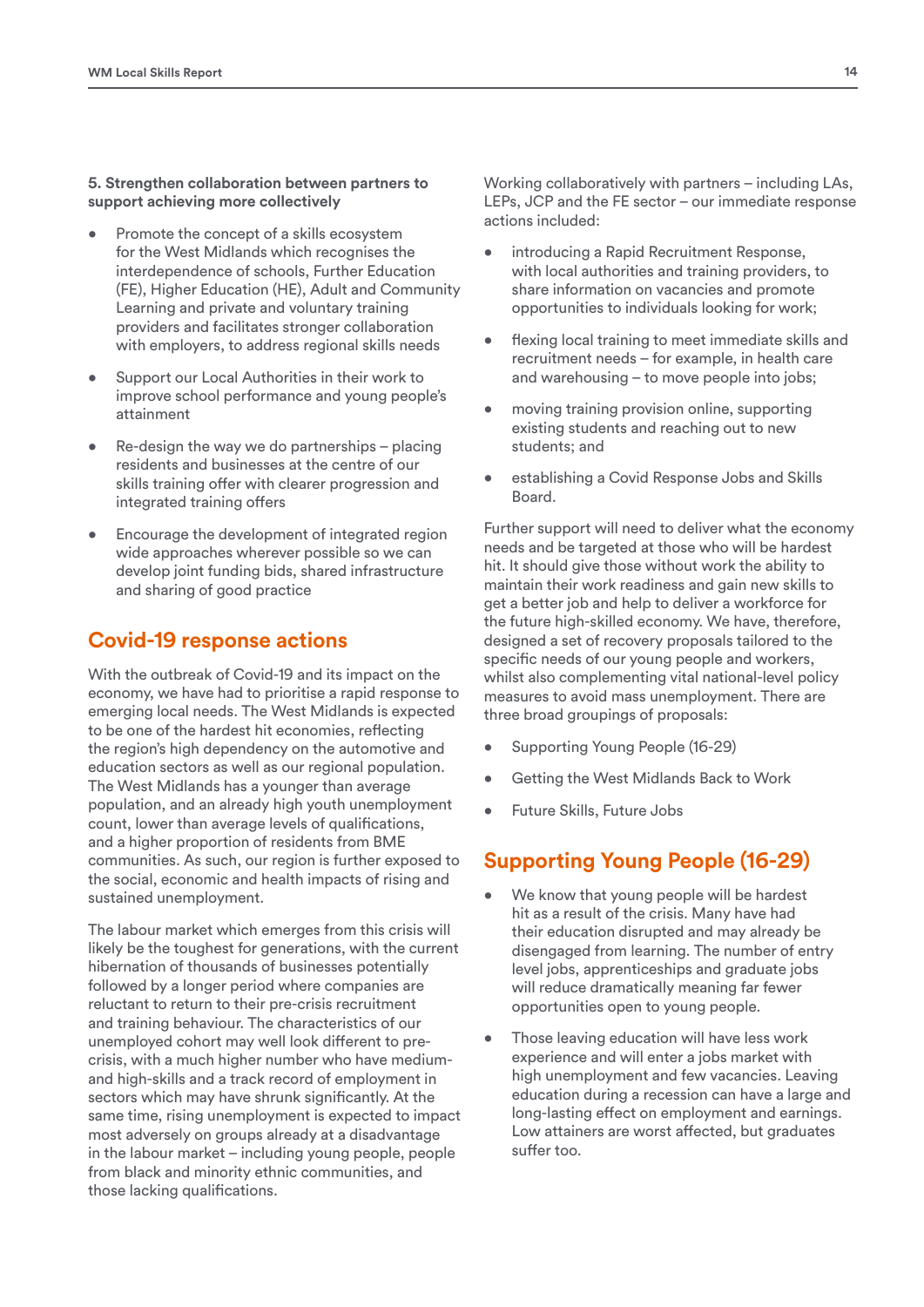- The region already suffers from above average youth unemployment. There is a risk that the young unemployed will be even further disadvantaged, particularly those from BAME communities, with low skills, and with mental health issues. New interventions are needed to help them 'wait out' the worst of the labour market crisis and so avoid the scarring effects of becoming long-term unemployed.
- Proposed actions include:
- tracking and engaging all young people at risk – building on existing local activity, developing a regional clearing system to link young people more effectively to local opportunities, and seeking greater influence over national careers programmes to enable us to target those at risk (e.g. NEETs);
- developing a new suite of courses to support longterm education, training and careers needs – this will include the ability to complete courses which were disrupted, more courses related to areas of labour market need and more work-related courses that provide young people with critical work-ready skills; and
- encouraging and incentivising employers to take on young people – supporting the implementation of the Kickstart scheme, now that we have successfully lobbied Government for wage subsidies for employers taking on unemployed young people.

## **Getting the West Midlands Back to Work**

- Currently, employment and skills support is commissioned in silos, reflecting investment from a range of government departments (DWP, DFE, MHCLG, DCMS, HO etc.). This leads to a fragmented regional and local offer, with duplication in some areas (e.g. lots of low-level training) but a lack of funding and focus in others (e.g. access to transport, childcare). There is a risk that this will be exacerbated as government responds with a range of national programmes that do not accurately reflect existing support and/ or local and regional needs.
- There is a risk that those already out of work are further disadvantaged as services become more stretched and recently redundant candidates enter the jobs market, better able to compete for fewer opportunities.
- As the labour market shifts, we will see new opportunities emerge, with the need for high level technical and technological skills. Currently, there is limited training available to support re-entry to technical roles, particularly at Level 3 and above. The West Midlands has successfully piloted the Digital and Construction Gateway Retraining schemes – with demand from employers and learners exceeding the funding available.
- Although there has been significant investment through the Plan for Jobs in services to the unemployed, they all focus on 'fixing' the individual and providing job search through various means. We know that this is not always the issue. There are on average over 110,000 job vacancies per month (Dec 20 – Feb 21) even during lockdown. Many remain unfilled not due to lack of skills but due to pay and conditions and transport. Without any job creation programmes (such as Kickstart) for adults the impact of training will be limited until the labour market starts to grow.
- Support for those in work is limited. Career coaching, training and other employment support services are often restricted to daytime, face to face access and focused on those who are currently unemployed. We need more flexible provision to support those in vulnerable areas of the workforce, including those currently furloughed, at risk of further automation, or working in areas (hospitality, retail etc.) which are likely to be further impacted by Covid-19.
- Proposed actions include:
	- accelerating employer-led training to retrain people quickly and get them back into work – developing a differentiated offer to support those who can return quickly (e.g. recently unemployed) and those who may require further support (long-term unemployed, low-skilled etc.) and working with colleges and providers to refocus a proportion of AEB funding to develop and deliver more jobspecific training; and
	- increasing support and training for longer term unemployed – using our Employment Support Framework to align existing support and concentrating efforts to address gaps in provision
	- increasing the use of anchor networks and employers and the social value that can be driven through public procurement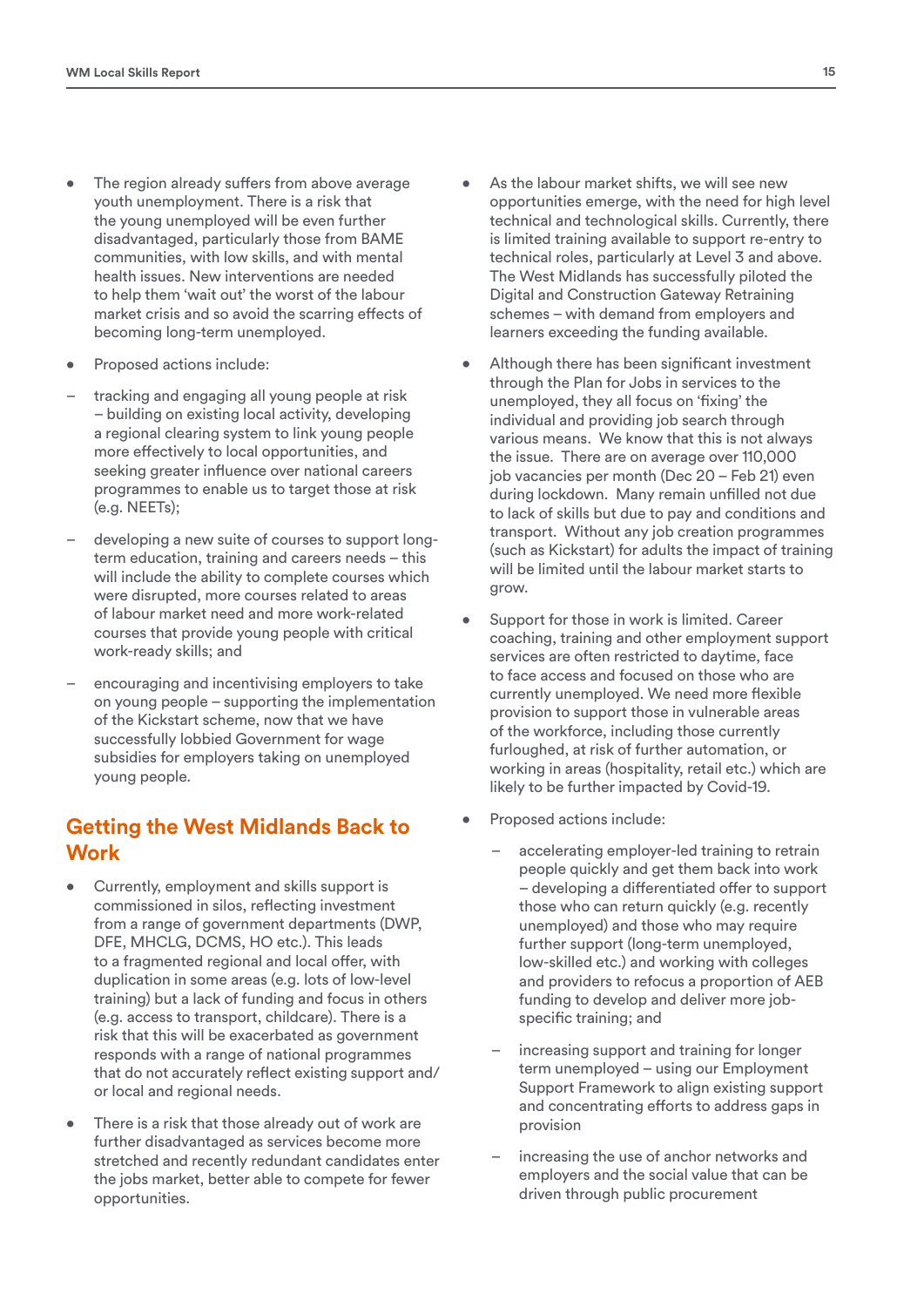## **Future Skills, Future Jobs**

- We know that the region's employment structure is likely to change as a result of Covid-19. Some industries will flourish, whilst others decline. There will be a shift in the occupational mix, with many predicting an increasing need for digital skills. The continued adoption of technology and increasing use of artificial intelligence along with new and emerging green technologies will provide good employment opportunities for residents.
- The West Midlands has above average levels of low-skilled low-paid workers – with many employees struggling to access training and support. Previous national skills policies have reduced the levels of adult learning ('night school') which has made it harder for West Midlands workers to access training that will help them develop their careers and earnings potential.
- There has been a lack of accessible training provision in key growth areas. For example, in 2017/18, less than 1% of the region's AEB was spent on digital training, with critical gaps in cyber security, informatics and software development.
- 
- Proposed actions include: expanding the West Midlands Digital Retraining Scheme – having secured further funding via the National Retraining Fund to scale-up our 'bootcamp' provision, upskilling employees and unemployed in higher level digital skills; and
	- expanding these retraining schemes to other key regional sectors – for example, the advanced manufacturing and low carbon sectors.

Further information relating to our (fast-moving) recovery work – namely our investment case to government, 'Recharge the West Midlands' – can be found [here](https://assets.publishing.service.gov.uk/media/600e975b8fa8f5654fcfed3f/West_Midlands_Economic_Recovery.pdf).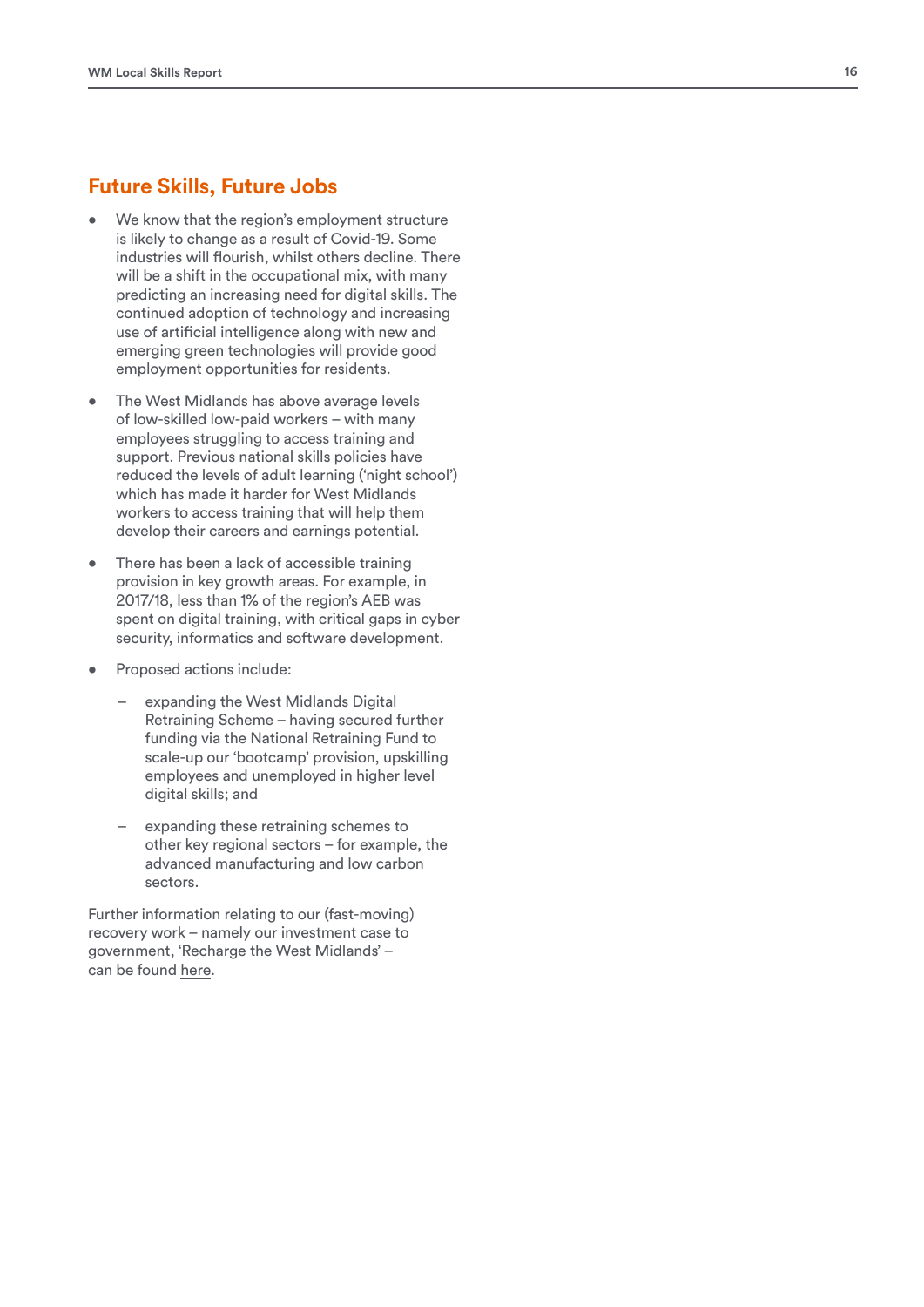## **Chapter 6: Assessment of Progress**

## **Enhancing local knowledge**

Aligned to the chronology of developments set out in [chapter two](#page-4-0) and further detailed in [chapter](#page-9-0)  [four](#page-9-0), regional leaders in this space were brought together under the guise of the Productivity and Skills Commission in advance of and in order to develop our regional strategic and skills plans. This work involved key stakeholder – including important regional employers – leading deep data dives into the skills landscape to determine needs and sector priorities. We have, therefore, a well-established practice of evidence-based decision-making, the sharing of which richly enhances local knowledge.

It is noteworthy that more recent work undertaken to sense-check and update the knowledge base in this area has assisted the ongoing development of the WMCA's Office of Data Analytics and its processes and partnerships, including with the Black Country Economic Intelligence Unit, part of the Black Country LEP. Collectively, we achieve regular and 'live' data sharing that, effectively, builds up our SAP evidence base in an important if somewhat intangible way.

This points to another critical feature of local knowledge enhancement in the West Midlands: the limitations of published datasets (primarily their time lag) is well understood and so we are openly reliant on stakeholder engagement for local intelligence. This is a fundamental part of developing an agile and responsive skills and employment ecosystem, which would not function as necessary if reliant upon a delayed evidence trail. This approach has the added benefit of building trust and collective credibility.

## **Impact on local skills provision**

Our single most impactful lever in terms of strategically steering local skills provision to align more closely to employer demand is the devolved AEB that covers the seven metropolitan local authorities that constitute the WMCA. Securing and subsequently implementing the operational management and delivery of our devolved circa £130m AEB has been a significant and successful undertaking. The WMCA has established robust procurement and performance management processes, within stringent budgetary controls to generate efficiencies and, by extension, greater social return on (public) investment possible. From the outset, wider reform to the skills landscape

has been achieved by significantly paring down the number of providers operating in the region (from 400 to 94), notwithstanding our solid commitment not to destabilise unnecessarily our grant-funded anchor colleges and local authority (community learning) providers.

In terms of impacts for learners, devolved management of the AEB has already, in its first year of complete data, illustrated a doubling of higherlevel (level 3) enrolments compared to the previous year's provision. Similarly, by steering procurement of employer-led provision linked to specific opportunities (e.g. with guaranteed interviews), we have ensured that approximately half of such provision (i.e. Sectorbased Work Academy Programmes) were raised a level (to level 2, compared to level 1 or below previously), thereby enabling progression and building a bridge to yet higher level skills development and employment. Other ways the WMCA has shaped and flexed the AEB include responsiveness tailored to regional needs – such as procuring for training linked to the City of Culture 2021 (Coventry) and the Commonwealth Games due to be hosted by Birmingham (2022), some of which is ring-fenced for those from disadvantaged backgrounds – and the mainstreaming of successful pilots (e.g. Construction Gateway, as above).

The aims here all feed into the overarching ambition – to address our region's low qualifications issue, to enable more of the region's residents to acquire skills and qualifications and, eventually, to secure and materially benefit from employment linked to the region's economic growth.

Delivery has, understandably, been negatively impacted by Covid-19, and our provider base has had to adapt rapidly with increased online provision and the implementation of social distancing measures. In order to support providers, the WMCA continued to grant Colleges and Local Authorities on-profile payments and Independent Training Providers continued to be paid – from the start of the first 'lockdown' in March 2020 – at a rate equivalent to the average of their last three months' delivery.

Otherwise, the full set of data from the first year of devolved AEB has led to the detection of some weak practice with regards to providers' completion of destinations data, which has also been corroborated by an interim report from our external evaluators.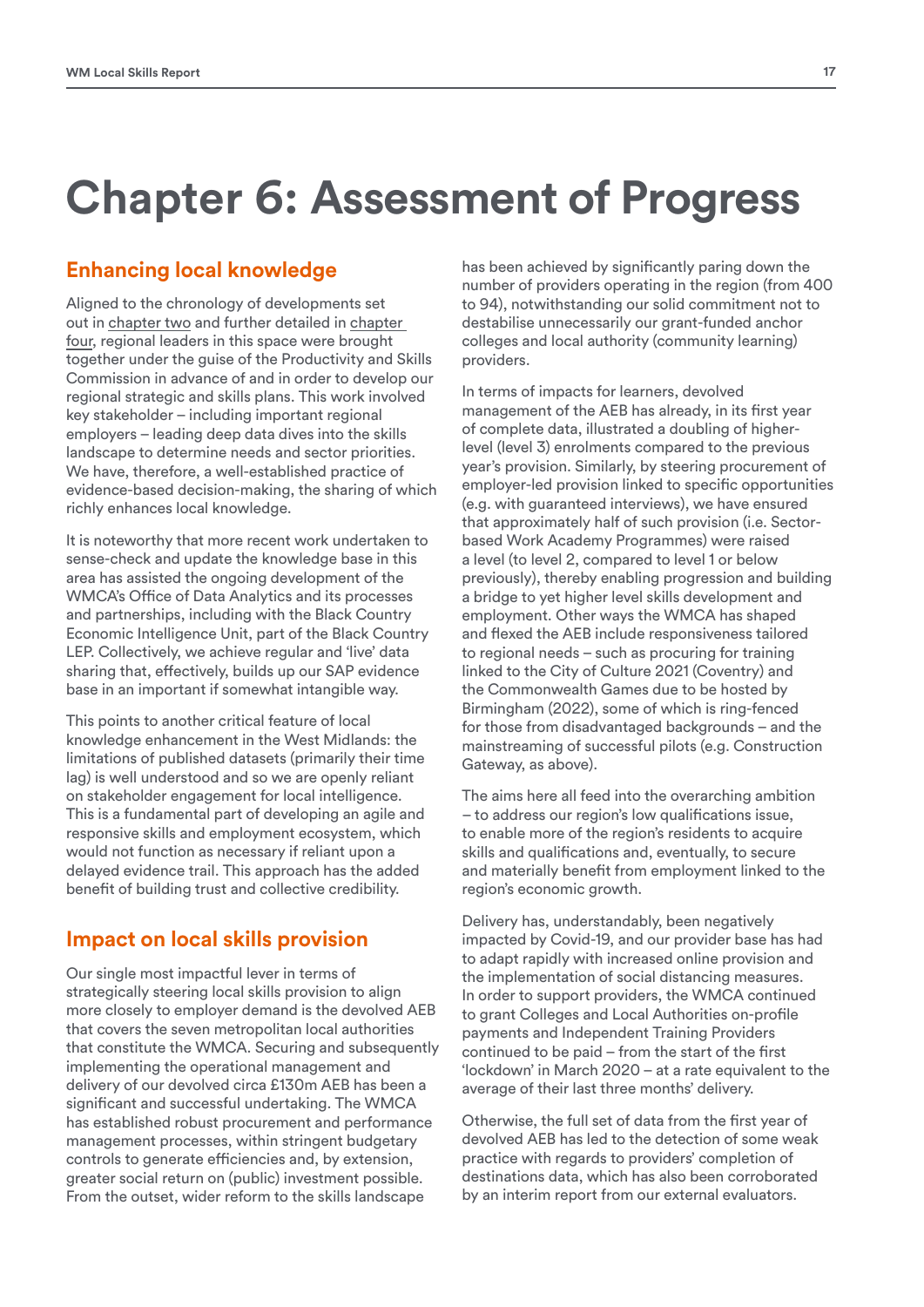The issue is with lack of experience in gathering the required destination data by some providers as focus is on achievement data. Taking this learning forward, the WMCA is now supporting providers to improve progressions into (and within, where applicable) employment data, specifically by improving their data collection and tracking methods and therefore achieving greater training-to-job conversation rates for learners.

### **Covid-19 recovery and renewal plans**

Our SAP has influenced our Covid-19 recovery plans, most tangibly through the establishment of a sub-Board focused squarely on delivery. The Covid-19 recovery plans are covered in chapter five and the structural points are covered in the 'looking forward' chapter (eight) as this is what the Jobs and Skills Delivery Board is designed to do.

## **Skills action plan**

#### **Young people**

To start to address our youth unemployment issue, the WMCA partnered with a range of business, civil society and government organisations under the guise of the 'Inclusive Economy Partnership'<sup>13</sup> and established the 'Transition to Work' pilot. This took an innovative, data-driven, 'local first' youth- and employer-led approach to closing gaps in provision and developing tailored employment support for young people. Tangible successes from this programme of work included piloting Youth Work Coaches, now championed by DWP and operating nationally, and engendering a wider awareness of young people's trajectories from earlier stages in the skills and employment journey, leading to a commitment to data-sharing improvements around NEETs (see further below).

We have since also developed an online platform<sup>14</sup> – a 'one stop shop' – for young people to access information and advice about the full range of options available to them across the region (i.e. the WMCA's Youth Offer). This was developed in partnership with Youth Employment UK as well as our local authority partners, who each have a webpage reflecting more localised services. In its first month of going 'live', the website had already gained over 10,000 views.

We have worked with colleges and local authorities to establish new partnerships and ways of working to reduce NEET through prevention. By early identification of those at risk and shared tracking the partnerships have been able to reduce the numbers that become NEET mid-year, the partnership working is ripe for expansion and fuller roll out.

Key indicators relating to young people had been showing signs of progress, albeit complicated with the roll-out of Universal Credit and changes to claimant counting (i.e. with the establishment of the Alternative Claimant Count), however this group has been massively – and disproportionately – impacted by the Covid-19 pandemic. Coupled with schooling and training being significantly hampered, the frontline sectors that typically employ young people (for example, hospitality and retail) have faced widespread closures, which has resulted in job losses. The longterm 'scarring' effect of this on the future prospects of young people is a critical challenge that needs urgent attention. Since March 2020, our out-of-work benefits claimant count within this age group has rocketed by 84.9% according to latest figures (Feb 2021).

#### **Specialist, technical education**

In 2018, the WMCA secured £5m of National Retraining Funding to focus specifically on reskilling and upskilling adults for roles in the construction industry, a key growth sector in the West Midlands. We established the 'Construction Gateway', using this NRS funding to train c.2000 people in basic construction skills training and construction skills in plant, equipment training and site traffic access facilitation. Importantly, this was steered through our employer-led Construction Taskforce, which ensured open and effective employer collaboration in the curriculum design. Training targets were hit ahead of schedule and the programme successfully achieved a sustainable job conversion rate of approximately 50%. With the 'proof of concept' confirmed, this construction training provision has now been mainstreamed into our wider AEB offer.

Similarly, the WMCA secured £5m of National Retraining Funding to focus on digital reskilling and upskilling, which is not only a key growth sector in the region but one that cuts across a range of other emerging sectors (e.g. 'fintech' and 'medtech'), thereby really future-proofing our workforce.

<sup>&</sup>lt;sup>13</sup> Partners included Accenture, Movement to Work, UnLtd, O2, Youth Employment UK, Prince's Trust, Big Lottery Fund, DWP and the WMCA with support from the Cabinet Office and DCMS.

<sup>14</sup> <https://www.youthemployment.org.uk/employment-help-young-people/youth-friendly-places-in-the-uk/west-midlands>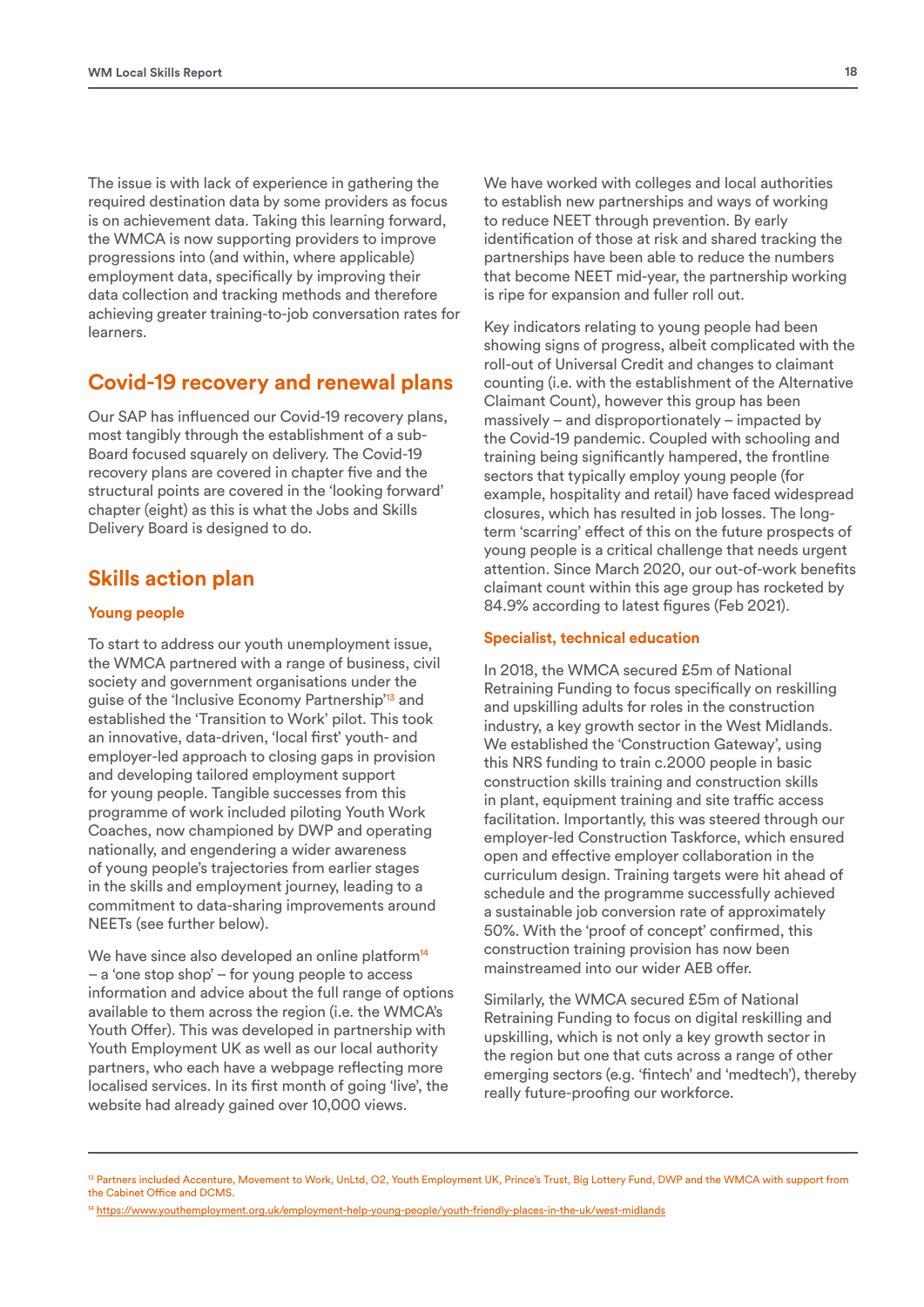Through our digital NRF (or DRF), we target a number of under-represented cohorts (e.g. women, women 'returners', learners from BAME backgrounds, learners with autism, refugees and care leavers – to name a few). We have developed intensive 'bootcamp' digital skills provision, which has been nationally commended as a model for other areas and resulted in a £1.5m extension of funding for further roll-out. This work is broadly steered by our Digital Skills Partnership, a collection of regional stakeholders active in this space, including employers, and part of DCMS' national network of DSPs in areas leading the digital sector.

#### **Apprenticeships**

Through our Skills Deal agreed with the Government in summer 2018, which was the first of its kind in the country, the WMCA set up the Apprenticeship Levy Transfer Fund, enabling the WMCA to partner large organisations with local small to medium-sized enterprises (SMEs) to transfer funding. This means the large employers – those with wage bills in excess of £3m and therefore liable to pay the Apprenticeship Levy (nationally, normally) – effectively donate a portion of their unspent apprenticeship levy funds to the smaller companies, covering 100% of an apprentice's training and assessment costs (normally, outside our WM transfer system, this would be covered up to 95%). This approach keeps levy money within the West Midlands region, boosting skills, job opportunities and productivity by supporting more young people and adults of all ages into work.

Having set a target of negotiating £40m in levy transfer donations by end of FY 2023, we have already achieved more than half our target, and ahead of schedule. In the summer of 2020, we marked a key milestone – celebrating our 1000th WM levy-funded apprentice. To date, we have supported over 1,900 apprentices and over 600 local SMEs.

There is, however, a downward trend of apprenticeship take-up across the country. This has been evident since the introduction of the Apprenticeship Levy, nationally, and has been significantly impacted by Covid-19. This Covid-19 impact is multifaceted: businesses understandably focused on survival are not in a position to take on apprentices; likewise, specialist apprenticeship training providers are also struggling with continued financial viability; and current apprentices, like many other employees, are being furloughed and are at risk of being made redundant. Indeed, research published in May 2020 – relatively early in terms of the pandemic – highlighted that 44%

of apprentices had already been furloughed or made redundant15.

#### **Inclusive Growth (employment support)**

Having secured, through devolution, the ability to 'codesign' with DWP the future of employment support, in June 2018 the WMCA launched the 'Connecting Communities' pilot – our flagship inclusive growth programme that demonstrates real 'place-based' innovation through a 'saturation model' of employment support for those furthest from the labour market. The pilot is aimed at tackling unemployment and low pay within local communities, specifically nine wards across the WMCA geography. The intention is to support, via specialist delivery organisations, residents to engage with localised employability support, helping them to transition into sustainable employment or progress within their current employment and, more widely, to raise aspirations within the community. Connecting Communities, due to finish at the end of December 2021, has already over 1,000 residents to gain sustainable employment and a further c.150 to achieve in-work progression.

More strategically, the WMCA has developed and promoted with stakeholders our Employment Support Framework – a tool to drive the better co-ordination of disparate and disjointed employment support activity in order to generate economies of scale and scope and, ultimately, to support more residents to gain more provision better tailored to their specific needs. This Framework has gained significant buy-in from stakeholders active in this space within the region as well as national attention as a model of good practice. These workstreams contribute towards a key, crossorganisational aim of achieving inclusive growth – ensuring all our communities benefit from the region's economic growth.

Economic growth, however, has been significantly hampered due to the ramifications of Covid-19. Worse, extensive research and commentary has highlighted how the least economically empowered and most vulnerable communities in society are bearing the brunt of the crisis, both physically – with higher infection rates – and financially – with both high-risk jobs and massive job losses. The employment gaps between those in lower-skilled, lower-paid and more insecure jobs and those in jobs that have relatively easily transitioned into the online environment are significantly widening, as are the racial and related disparities that correlate with this.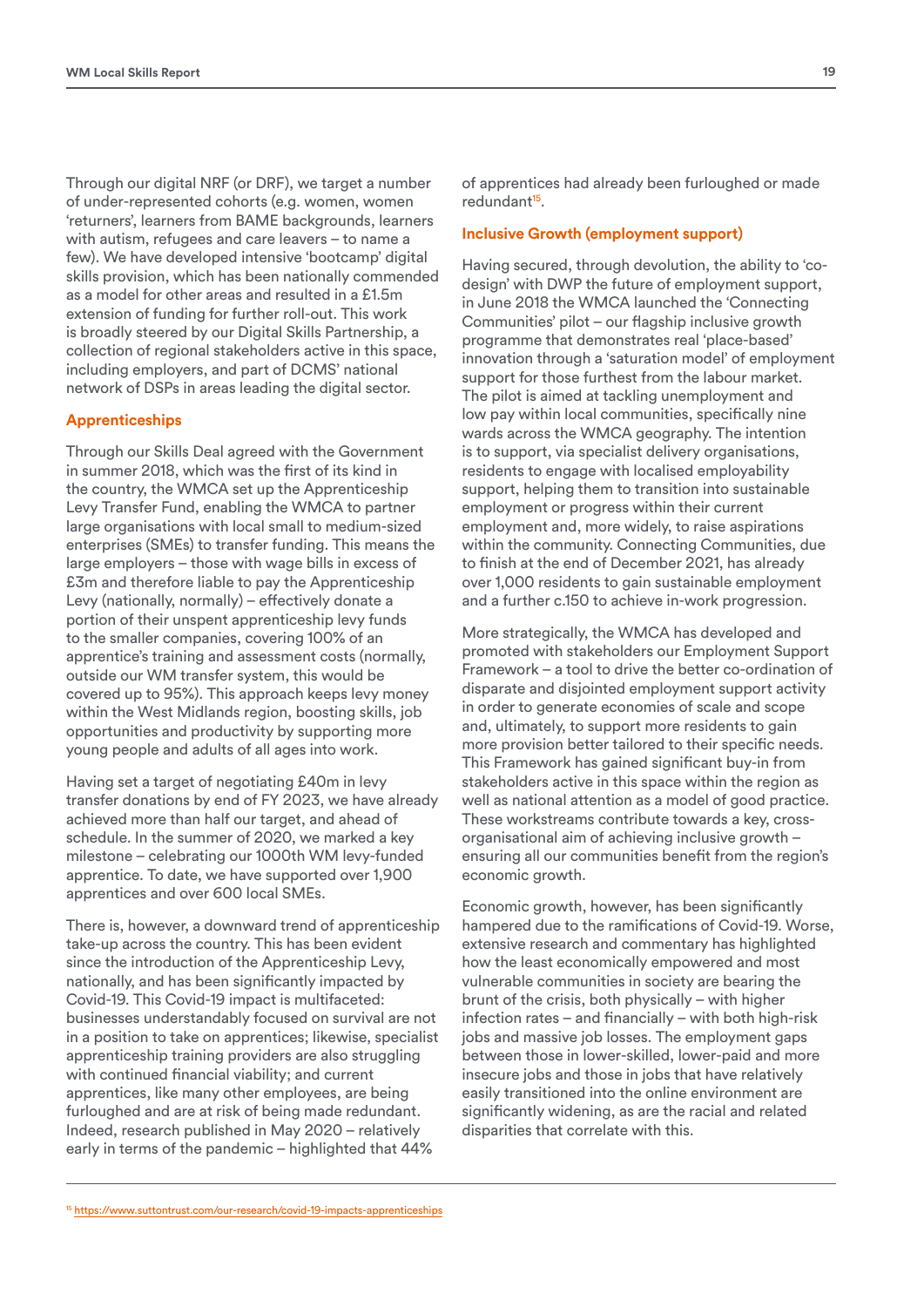## **Chapter 7: Case Studies**

## **Landscape case study (provider voice)**

We are really pleased with our progress in starting a number of sector-based work academy programmes (SWAPs)16. We have recently completed a SWAP in partnership with DWP/WHG and the Walsall Manor Hospital whereby all six participants have been offered full contracts. This was a pilot programme and has now resulted in the Hospital offering up 40 further vacancies with SWAPs as the chosen route to employment. We already have 21 starts on this programme and a third cohort planned for the first quarter of 2021. We have agreed with DWP to start a number of generic pre-employment programmes in Schools and Childcare, Health and Warehousing including forklift trucks. All have identified employment opportunities including roles with APC Logistics, Local Authority Schools whereby participants will go onto Apprenticeships.

We are also delivering, in partnership with DWP, Civil Service SWAPs for Job Centre roles. We have just completed our first cohort with others to follow.

The WMCA is funding our ongoing construction preemployment programmes which include acquisition of CSCS cards and we are about to start a programme in partnership with WHG and Lovell's to support jobs on the former Caparo development in Walsall.

We have had 108 participants attend sessions within our Retail Academy to support jobs for MG Designer Outlet in Cannock.

As a part of our CSCS delivery for the unemployed we have, in partnership with DWP, included a Sector based programme with Jones & Wollman. Current progression into employment is 78%.

Following recent discussions from December we are delivering SWAPs in L2 Warehousing and Logistics, including Forklift. Learners successfully completing this programme will have a guaranteed interview with APC Overnight based in Cannock, who had over 40 positions available.

<sup>16</sup> The sector-based work academy programme (SWAP) help prepare those receiving unemployment benefits to apply for jobs in a different area of work. Placements are designed to help meet employers immediate and future recruitment needs as well as to recruit a workforce with the right skills to sustain and grow businesses. SWAP is administered by Jobcentre Plus and available in England and Scotland.

A SWAP can last up to 6 weeks and have 3 main components:

- pre-employment training matched to the needs of your business sector
- work experience placement a great opportunity for your business to identify talent and for the individual to cement their knowledge and understanding of the required role
- a guaranteed job interview or help with an employer's recruitment process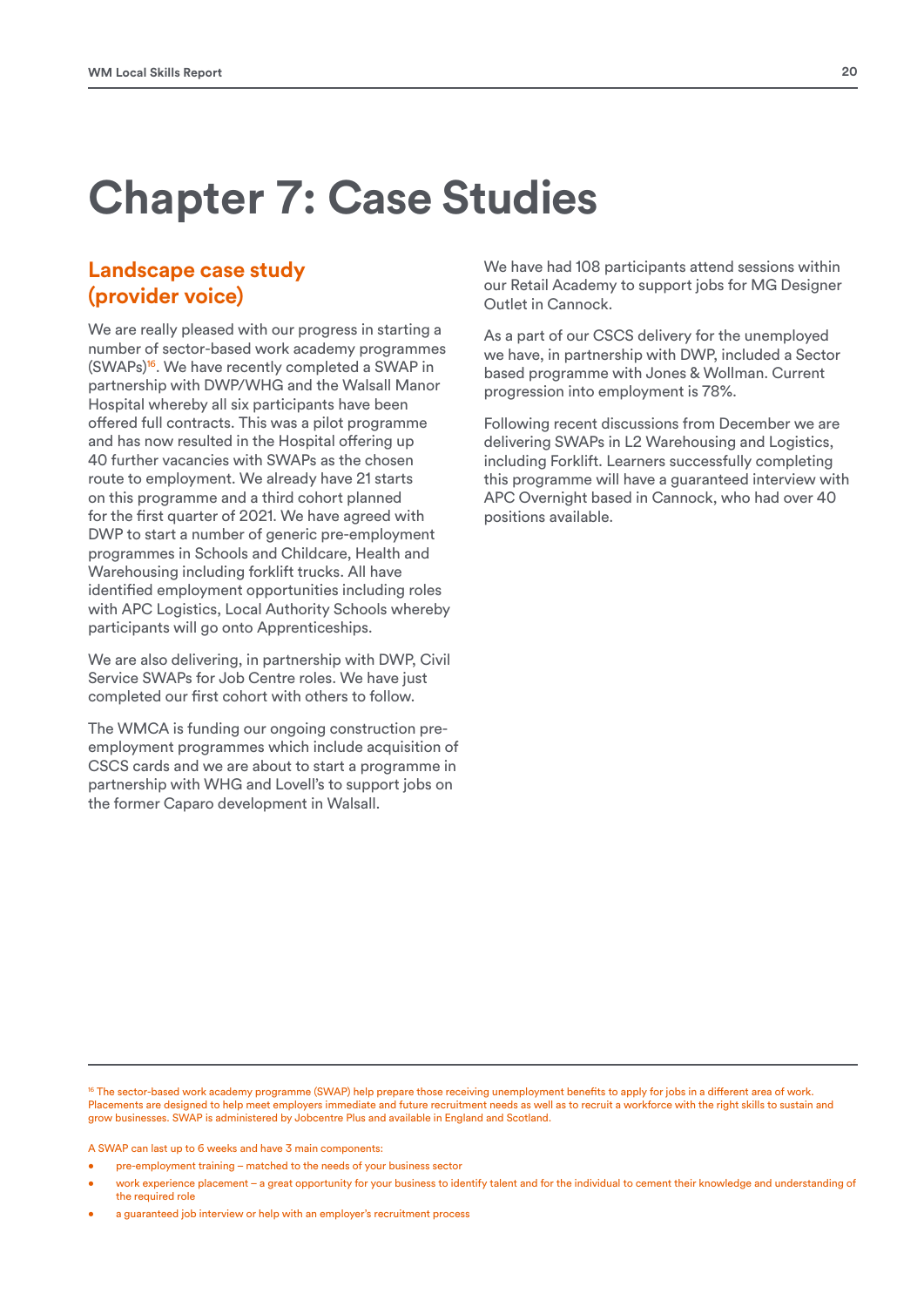## **Learner case study (learner voice)**

My name is Kashina Summan. I am a product of a great education that started at Adult Education Wolverhampton in 2012.

After leaving school I went to college with the aspiration of going to study at university in London, but at the age of 19 I found myself pregnant and unable to progress with my plan to further my learning. When my son was born in 2012 this gave me even more incentive to find a way to carry on with my studies and 6 weeks after he was born with a recommendation from a friend I enrolled on an Access to Higher Education Nursing course at Adult Education Wolverhampton.

To begin with I was overwhelmed by the responsibility of being a single mum and the pressure of learning. I was riddled with guilt for putting my son into day care whilst I studied but it was the only way I could find a better future. It was hard and I struggled but the support I was given was truly life changing for me and my new little family. They provided childcare and the support from the teachers was fantastic. Without

this our lives today would be a completely different story. Not only did I gain the qualification to go on to study Adult Nursing at university but I also went on to make some lifelong friends, one of whom I went on to graduate with.

After studying at University for 3 years I went on to work as a critical care nurse at New Cross Hospital in Wolverhampton. I had always wanted to work in midwifery but was told it was difficult to get a place; however, I applied and I am now working as a nurse and also studying on the Midwifery degree course at the University of Wolverhampton.

Adult Education Wolverhampton was the beginning of my success. Without the Access to Nursing course, the highly qualified and supportive teachers and the support I had with childcare, none of this would have been possible. It gave me the chance to learn and the opportunity to be a good role model to my child, who now tells me he wants to be a doctor.

I would, without a doubt, recommend Adult Education to anyone thinking about changing their lives for the better.

## **Large Employer case study (Employer voice)**

Nearly 2,000 apprentices have benefited from the Apprenticeship Levy Transfer Fund set up by the West Midlands Combined Authority, in which large employers pledge their unspent levy to SMEs in the West Midlands. HSBC and Lloyds Banking Group were two of the first large employers – and among the biggest contributors – to join the scheme.

Michelle Blayney, chief culture and talent officer for Lloyds Banking Group, said:

"At Lloyds Banking Group we know first-hand the benefits of apprenticeships. They are a core element of our strategy of Helping Britain Prosper and bring tangible business benefits, including: increased productivity and performance; enhanced engagement and loyalty; and creating a more diverse workforce. Since 2012, we've supported more than 7,000 colleagues on 34 different Apprenticeship Programmes at Levels 2 to 7.

"Through our partnership with the WMCA we will transfer some of our unspent levy funds to help smaller businesses benefit directly from the same experience.

We are delighted to be working with the WMCA on this important initiative to help more businesses engage with apprenticeships and address skills gaps in key sectors of the economy.

"Access to fully-subsidised apprenticeship training will mean that SMEs can recruit and train more apprentices to help their business prosper and grow. Our investment will open up new apprenticeship opportunities for people across the West Midlands, enabling them to develop the knowledge, skills and behaviours needed to succeed in their careers."

Iain Heath, Head of Emerging Talent UK at HSBC, said: "As a business based in the West Midlands, we're excited to be involved in this initiative. It brings together our desire to develop future skills and talent with an awareness that SMEs can provide exceptional opportunities for apprentices, often within their local area. As the first major high street bank to introduce an apprenticeship programme we have seen firsthand the positive impact on the participants and our business. We really want to widen access to the same sort of opportunities.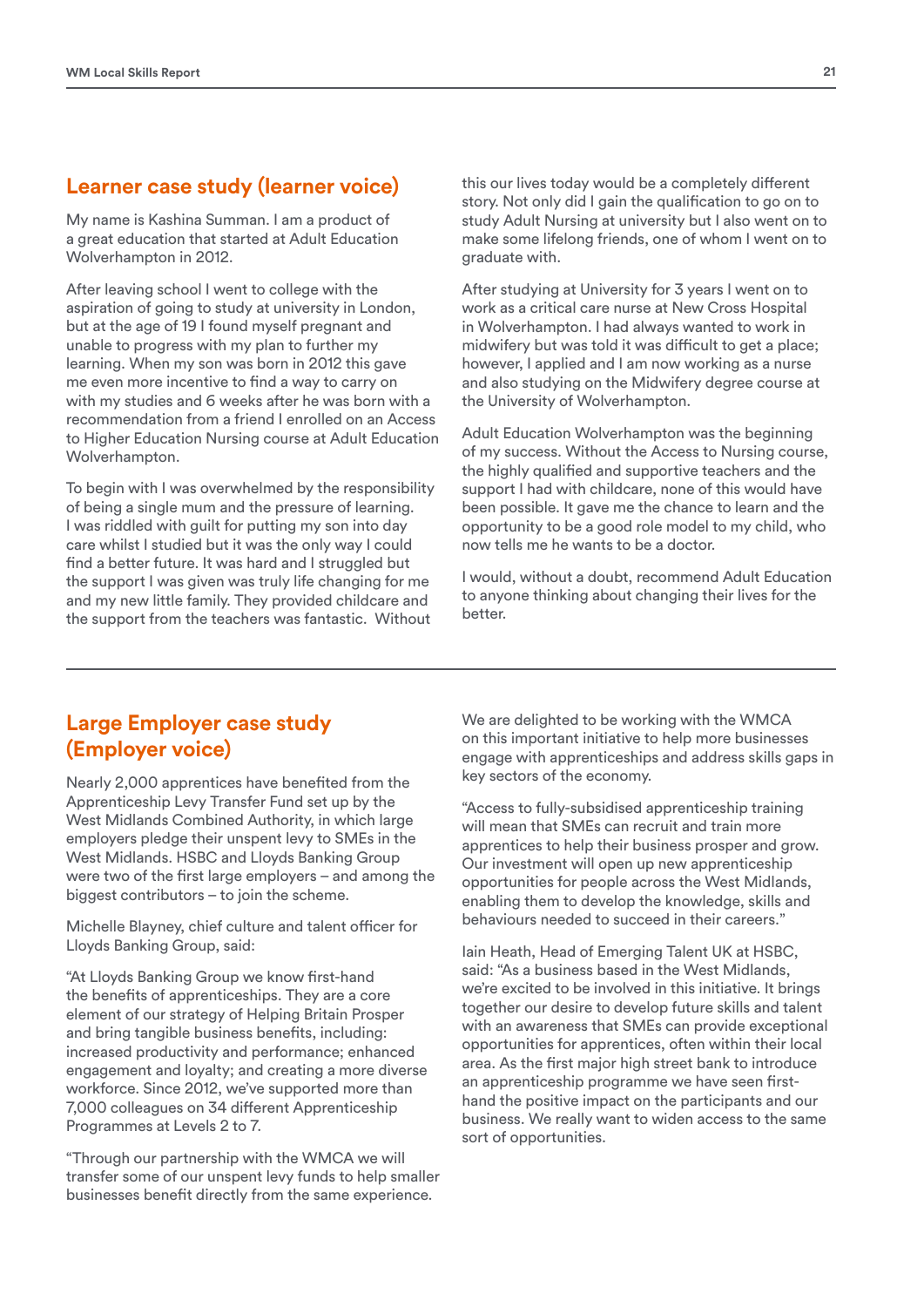"We are working hard to utilise our Apprenticeship Levy internally and have already seen a very diverse set of colleagues benefit. The chance to use some of the unspent portion of our funds in this way goes hand-in-hand with this activity. The WMCA have shown creativity and vision to develop this ground-breaking opportunity and we hope that it inspires similar activity in other regions. Apprenticeships can change lives and now more talented West Midlands people will get the chances they deserve."

## **Small Employer case study (SME voice)**

Birmingham-based IT recruitment and solutions company Crimson has developed an in-house apprenticeship training academy, thanks to the WMCA's apprenticeship levy transfer fund.

Twenty-two out of Crimson's 100 staff are apprentices. They come from a variety of backgrounds including school leavers, graduates and those looking for a change of career. All the apprentices have the opportunity to complete a degree level IT apprenticeship within three years.

Business analysis apprentice Mihai Iacob, aged 26, from Shard End, graduated in law but found it difficult to gain his first job in the profession. As a result, he spent two years working in recruitment, specialising in recruiting software developers and software testers, which sparked his interest in technology.

He said: "I was put on furlough last April and used the time to learn how to code. After two months I decided to look for a job in the IT sector, and I found the role at Crimson on the Government's apprenticeships portal. I started with the company last September and I already feel like part of the family. My ambition is to become a highly skilled software developer. It's been a fantastic journey so far and I'm looking forward to what comes next."

Cat Halstead, head of change and people development at Crimson, said: "We have found that our apprentices bring innovation and creativity. They offer a completely fresh perspective and a new approach to solving business problems for our clients. They have also enabled us to solve our original challenge, which was how to grow our business when facing a national digital skills gap. I would definitely recommend other organisations to take on apprentices and find out how the levy transfer fund could help them do this."

Crimson is one of the SMEs that is benefiting from Lloyds Banking Group contributing its unused levy to the WMCA scheme.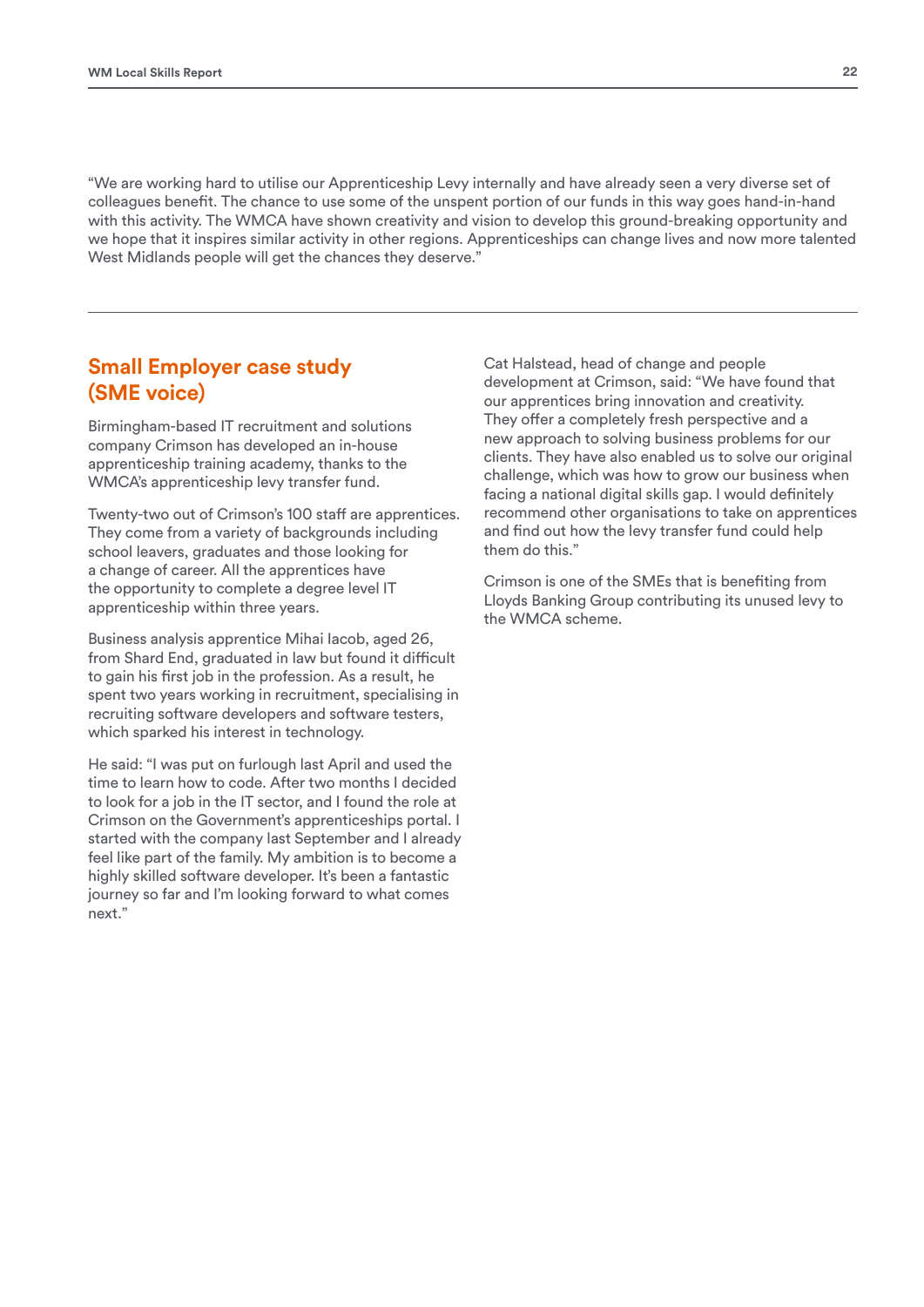## **Chapter 8: Looking Forward**

The impact of the Covid-19 pandemic cannot be overstated. On top of the enormous economic losses that followed almost instantaneously, it is clear that some Government response measures are artificially holding up a tide of further losses (rightly) – such as the Coronavirus Job Retention Scheme ('furlough') arguably only slowing down inevitable redundancies. Longer-term impacts are expected to be felt for years, with significant risk of becoming entrenched and bearing down on households in lower socio-economic groups and areas for generations.

Immediately in the early days and weeks of the pandemic and the first 'lockdown', the WMCA responded to increasing stakeholder engagement needs by rapidly establishing fora appropriate for the unprecedented nature of Covid-19 and its emerging consequences. Job losses were inevitably part of multiple discussions, as they were amongst stakeholders of the Skills Advisory Board and its employer-led taskforces. As the long-term reality of the pandemic became clearer and as the Government began to promote a 'skills-based recovery', it became critical to shift collaborative efforts from their strategic planning phase towards tangible delivery. We therefore created a Jobs and Skills Delivery Board, specifically focused on delivery and, crucially, attended by representatives of stakeholder organisations committed to and able to take forward decisive actions.

The Jobs and Skills Delivery Board is a sub-group of the Skills Advisory Board, complementing its focus and existing membership by taking forward immediate actions to respond to the Covid-19 crisis in terms jobs and skills. It currently meets monthly to maintain momentum and will be responsive to future needs. Its current focus centres on our three recovery workstreams – Supporting Young People, Getting the West Midlands Back to Work and Future Skills, Future Jobs (set out above in Chapter five) – and this will also remain responsive to need.

Our 'Forward Look' is, therefore, focused on the Covid-19 economic crisis and recovery planning. However, there is also continued focus on our 'business as usual' and continued prioritisation of our key lever for delivery – the Adult Education Budget (AEB).

One of the key aspects of the programmes that we are running alongside providers is to ensure that

there is connectivity into the Labour Market working collaboratively with employers across the region. This is where we have and continue to focus more of our AEB funding, including through initiatives like the sector-based work academy programmes (SWAPs) that are employer-led and train local residents in skills that meet employer demand, crucially, also having a routeway into to work at the end of training.

Ensuring that local residents in the West Midlands have the skills that are in demand to allow them to secure readily available jobs, as well as a focus on developing higher level skills for the jobs of the future, is crucial. Having this dual focus on both ready available jobs and jobs coming down the line, will mean that residents are able to develop their skills to access work now, but will also mean that across the region residents will have the higher level skills to firstly be able to compete in the modern economy, and secondly, will mean that as a region, we are able to attract new businesses and industries.

As a result of developing more employer-led courses, we have removed many of our courses that do not have progression/routeways into work and have and continue to increase consultation with regional businesses and Government Departments like the Department for Work and Pensions to map existing skills gaps, Labour Market and employer demand so that we can procure and fund training for these jobs, ending any cycle of 'training for training's sake'.

Furthermore, we continue to work with partners to ensure local residents are aware of our core priorities and to ensure that local residents benefit from the training and potential jobs on offer, particularly around major infrastructure projects like HS2, regional events such as the Commonwealth Games and also regional and local regeneration projects, where we have worked with employers on Construction Gateway projects and on-site training hubs, again all with routeways/progression into the work place.

Finally, we are continuing to develop plans to secure commitments of jobs through major anchor organisations across Birmingham and the wider West Midlands, with the longer term aim to secure commitments on workforce planning, to ensure again that local residents are able to access job placements following their training in areas such as Healthcare in particular.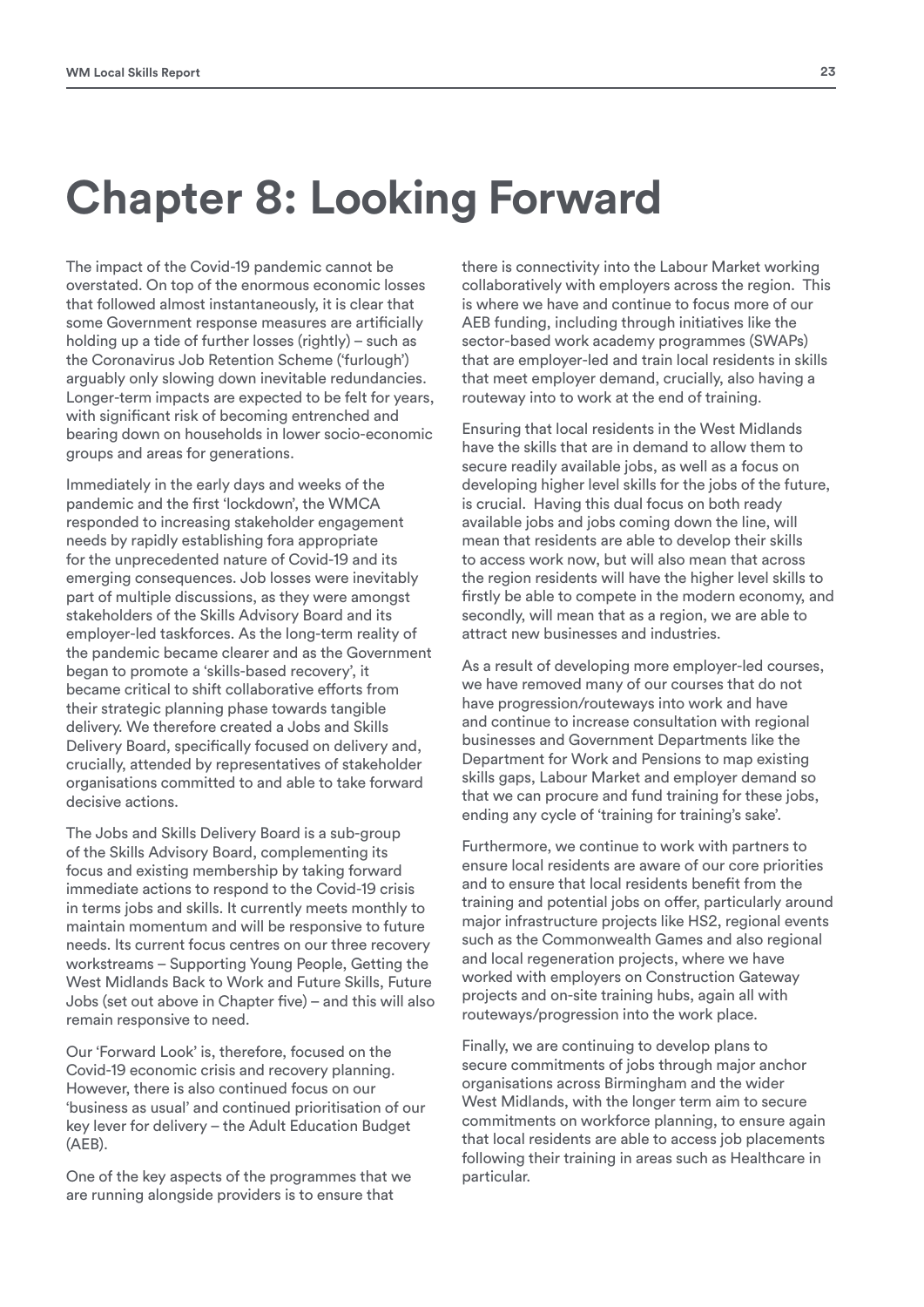During our first year of devolved AEB (academic year 2019/20) and the subsequent academic year (which we are approximately mid-way through currently), we tested several funding changes designed to meet our core aims; the following will be extended into the forthcoming year:

- **• Real living wage threshold** The WMCA is using the real living wage as the threshold for fully funded training, which for the 2021/22 academic year means that any resident earning less than £18,278 (£9.50 per hour) can access courses at levels 1 and 2, including English for Speakers of Other Languages (ESOL), free of charge.
- **• Partial or full funding for select level 3 qualifications leading to in-work progression or career changes** – Following the initial piloting of this flexibility in year one and subsequent expansion of this in year two, both with indications of positive impact, the WMCA will again extend this funding change into the forthcoming academic year. Partial or full funding will be available for a select range of qualifications linked to priority growth sectors identified in the Local Industrial Strategy and emerging needs linked to Covid-19 recovery.
- **• Full funding for select level 4 provision in priority sectors and/or to meet specific skills gaps** – The DfE's most recent Working Futures skills forecast underlines the need for higher-level skills provision, with 55.2% of jobs expected to require skills at level 4 and above by 2027 (39% at levels 4-6 and a further 16.2% at levels 7-8). By extending this funding flexibility, aligned to our Local Industrial Strategy priorities and Covid-19 recovery needs, the WMCA can start to meet projected demand and build a pipeline for local workers into higher-level skills provision and employment opportunities.
- **• Further testing of funding incentives that address market failures** – Persistent labour market failures across the WMCA area, i.e. relatively low qualification levels and patches of high unemployment, are being exacerbated by the impact of Covid-19. Further testing of funding incentives, some rapidly designed in response to specific issues as they arise, will be necessary over the forthcoming academic year.

In addition, and in consultation with the newly established Jobs and Skills Delivery Board where appropriate – to ensure maximum responsiveness and alignment to need – the following priorities are proposed for the forthcoming academic year:

- **• Covid-19 response measures** Given the unprecedented impact of Covid-19 on the economy, a proportion of AEB provision will need to cover additional in-year starts for young people at levels 2 and 3 as well as tailored provision for those recently made redundant. Evidence suggests that existing inequalities for certain cohorts (e.g. those from black, Asian and minority ethnic backgrounds) have been exacerbated as a result of the pandemic. Whilst the AEB provides relatively well for these groups – for example, AEB 2019/20 data demonstrates that 61% of AEBfunded course participants were from minority ethnic backgrounds – innovations that mitigate against skills and employment gaps widening for the most vulnerable in society (e.g. learners with special educational needs and disabilities – SEND cohorts) as a result of Covid-19 should be explored.
- **• Community-based skills recovery** As part of our ongoing efforts to build an agile and responsive skills and employment ecosystem, we are aiming to effectively 'seed-fund' relatively small community-based organisations as significant providers. We will commission up to £10m for a range of innovative community-based skills provision, secured through growth cases from existing providers and mini-procurement competitions to grant awards to community-based providers. Mutual gains for learners, the recipient organisations, communities and the wider skills landscape are expected in terms of post-pandemic recovery.
- **• In-year flexibilities** Covid-19 has demonstrated the importance of contingency planning. Whilst the impact of the pandemic could not be foreseen, greater financial resilience has been exposed as a necessity. As a collective response, intended to be supportive, we are setting an expectation that providers will reserve 10% of their funding for greater in-year flexibility. We will work with providers to normalise this as a 'business as usual' standard (where it is not already) for this and future years.
- **• Regional events** Following procurement for provision linked to the City of Culture and the Commonwealth Games during AEB 2019/20, delivery of provision will continue into AEB 2021/22. We are targeting provision for up to 4,000 learners from disadvantaged backgrounds for volunteering roles and for 3,000 residents to access employment opportunities linked to the Commonwealth Games.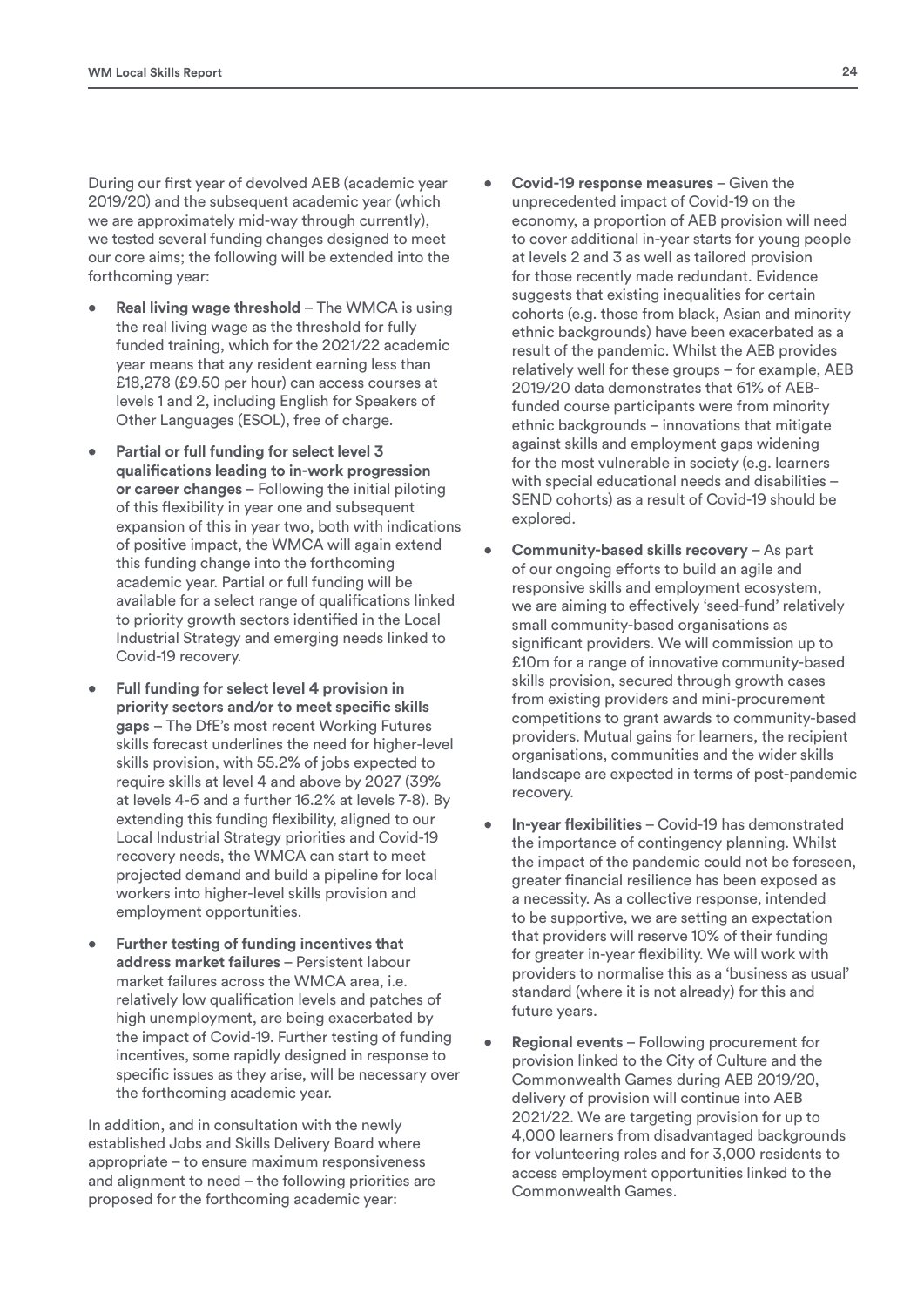Emerging evidence also points to a contemporary trend in hiring practices, where recruiters are open to a wider geographical pool of talent, which could further hinder the significant proportion of our regional population with low skill levels. These challenges require innovative solutions that could be tested through AEB, particularly where near-term demand in the jobs market can be demonstrated.

Outside of the AEB, our forward look also includes: • Completion of our Connecting Communities pilot,

- and the potential mainstreaming of any learning and / or specific interventions for improved employment support
- Expansion of our Digital Retraining Fund programme, rolling out the extension of NRS funding recently won
- Development of a clear offer to support apprentices displaced as a result of the Covid-19 crisis
- Continual promotion of our case for single-pot funding – specifically with regards to the Shared Prosperity Funding to replace ESF funding

These priorities all feed into our overarching, core ambitions of moving more people into employment, enabling people to gain more technical and higherlevel skills and jobs, and supporting more people to progress within employment as a result of training, whilst also, now, contributing towards our wider postpandemic recovery.